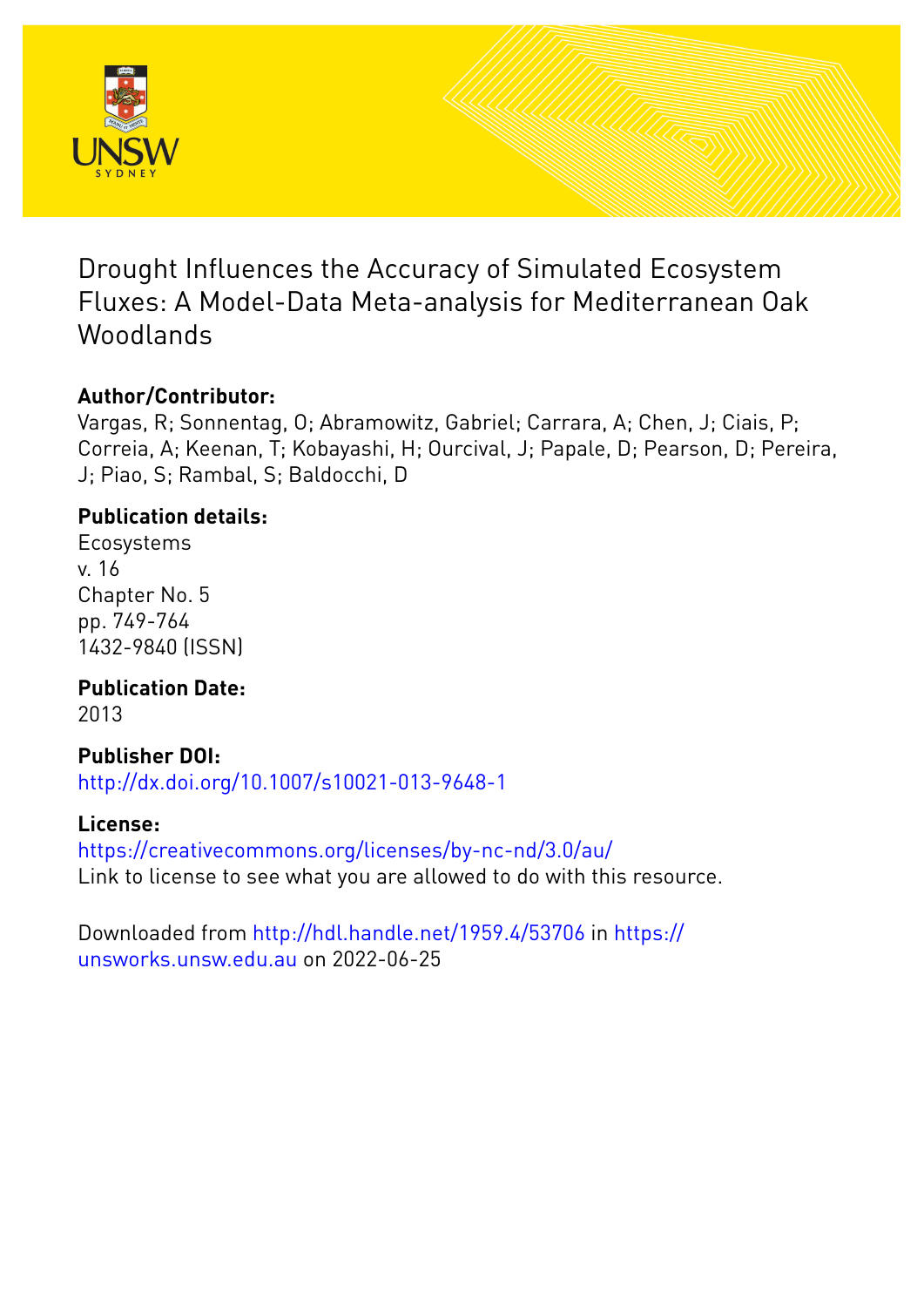# <sup>1</sup> **Drought influences the accuracy of simulated ecosystem fluxes: a**  <sup>2</sup> **model-data meta-analysis for Mediterranean oak woodlands**

3

4 **Short title:** Drought influence simulated ecosystem fluxes

5 6

### 7 **Author names**

- 8 Rodrigo Vargas<sup>1</sup>, Oliver Sonnentag<sup>2</sup>, Gab Abramowitz<sup>3</sup>, Arnaud Carrara<sup>4</sup>, Jing Ming Chen<sup>5</sup>,
- 9 Philippe Ciais<sup>6</sup>, Alexandra Correia<sup>7</sup>, Trevor F. Keenan<sup>8</sup>, Hideki Kobayashi<sup>9</sup>, Jean-Marc
- 10 Ourcival<sup>10</sup>, Dario Papale<sup>11</sup>, David Pearson<sup>12</sup>, Joao S. Pereira<sup>7</sup>, Shilong Piao<sup>13</sup>, Serge Rambal<sup>10</sup>,
- 11 Dennis D. Baldocchi<sup>14</sup>
- 12

### 13 **Affiliations**

- <sup>1</sup> Department of Plant and Soil Sciences; Delaware Environmental Institute. University of
- 15 Delaware, Newark, DE, USA
- <sup>2</sup> 16 Département de Géographie, Université de Montréal, Montréal, QC, Canada
- <sup>3</sup> Climate Change Research Centre, University of New South Wales, Sydney, Australia
- 18 <sup>4</sup> Fundacion CEAM, Paterna, Spain
- <sup>5</sup> Department of Geography and Program in Planning, University of Toronto, Toronto, Ontario,
- 20 Canada
- <sup>6</sup> Laboratoire des Sciences du Climat et de l'Environnement, LSCE, Gif sur Yvette, France
- <sup>7</sup> 22 Instituto Superior de Agronomia, Technical University of Lisbon, Lisbon, Portugal
- <sup>8</sup> Department of Organismic and Evolutionary Biology, Harvard University, Cambridge, MA, 24 USA
- <sup>9</sup> Japan Agency for Marine-Earth Science and Technology, Yokohama, Kanagawa, Japan
- <sup>10</sup> 26 <sup>comp</sup>CEFE, Centre National de la Recherche Scientifique, Montpellier, France
- 27 <sup>11</sup> DIBAF, University of Tuscia, Viterbo, Italy
- <sup>12</sup> Met Office Hadley Centre, FitzRoy Road, Exeter, Devon, EX1 3PB, United Kingdom
- <sup>13</sup> Department of Ecology, Peking University, Beijing, China
- <sup>14</sup> Department of Environmental Science, Policy and Management, University of California,
- 31 Berkeley, CA, USA
- 32
- 33
- 34 *\*Corresponding Author*
- 35 *Rodrigo Vargas*
- 36 *Department of Plant and Soil Sciences; Delaware Environmental Institute. University of*
- 37 *Delaware, Newark, DE 19717, USA*
- 38 *Email: rvargas@udel.edu*
- 39 40
- 41 Submitted to *Ecosystems* on March 23<sup>th</sup>, 2012
- 42 Submitted revised version on October  $26<sup>th</sup>$ , 2012
- 43 Submitted revised version on December  $21<sup>st</sup>$ , 2012
- 44
- 45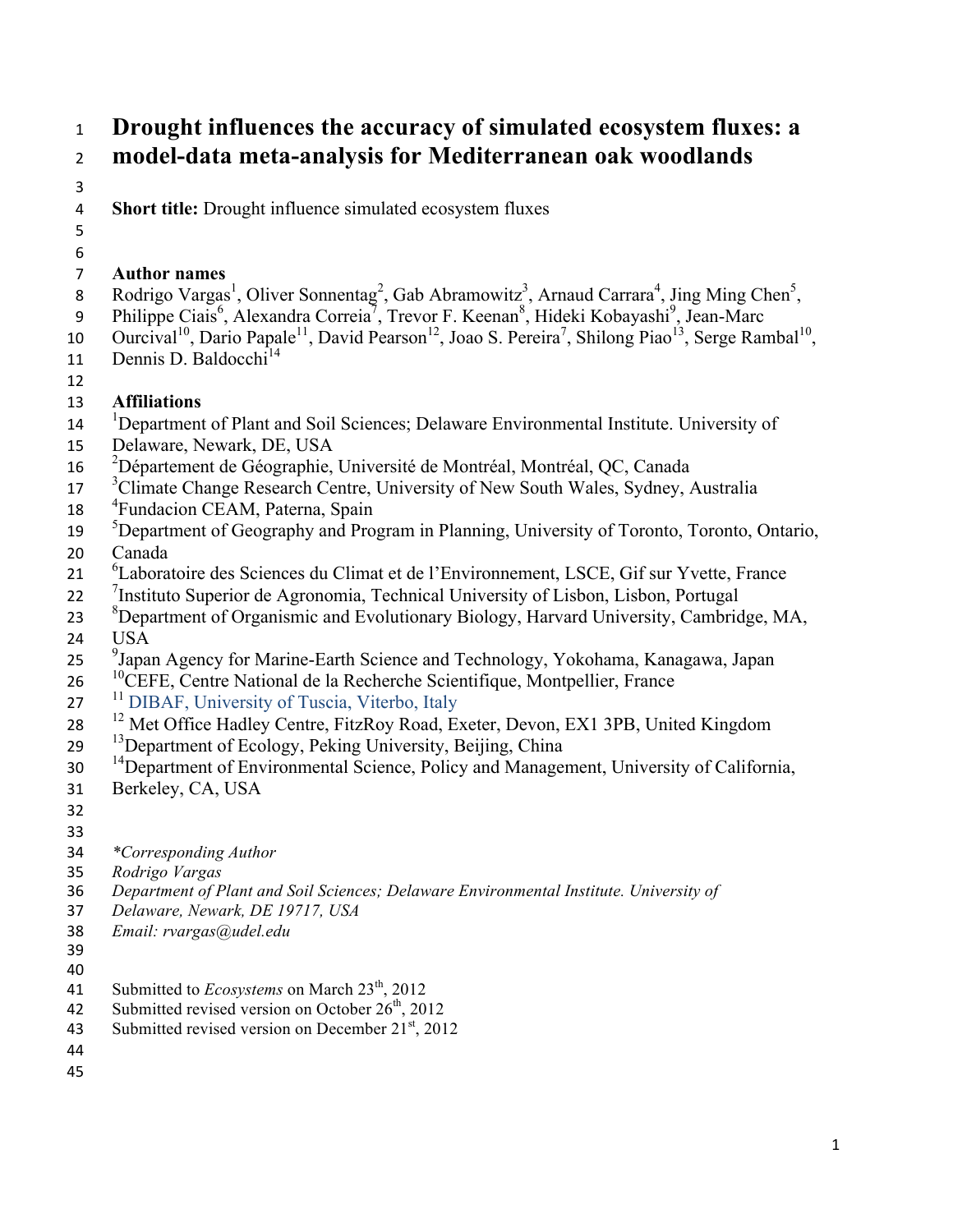- Contributions:
- R.V. and D.D.B designed the study; R.V. performed data analysis; G.A., J. M.C., P.C., H.K.,
- D.Pearson, S.P., O.S., contributed with model results; A.C., A.C., J.M.O., D.Papale, J.S.P., S.R.,
- D.D.B., contributed with site observations; R.V. wrote the paper with contributions from G.A., J.
- M.C., P.C., H.K., D.Pearson, T.K., S.P., O.S., A.C., A.C., J.M.O., D.Papale, J.S.P., S.R., D.D.B.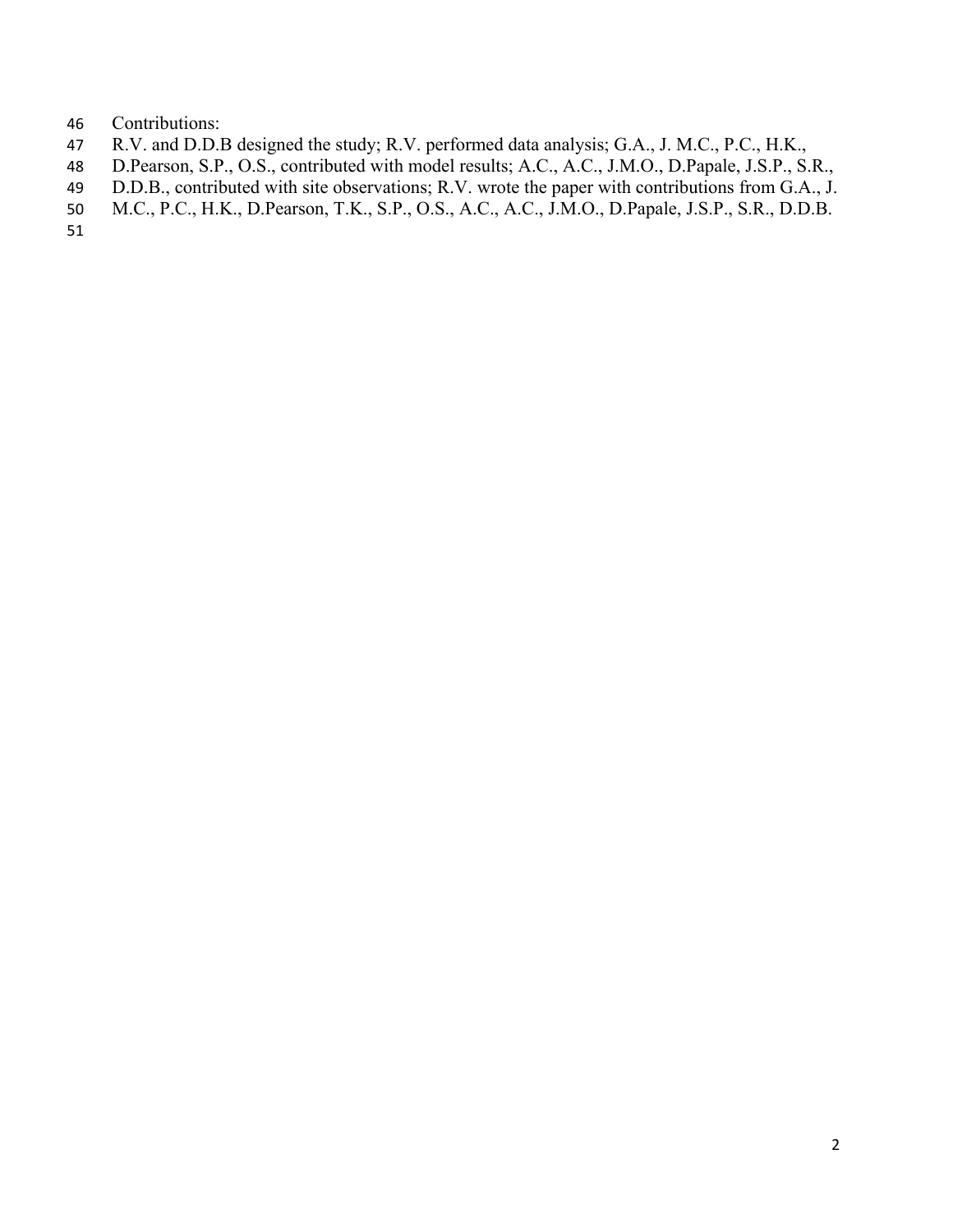#### **ABSTRACT**

 Water availability is the dominant control of global terrestrial primary productivity with concurrent effects on evapotranspiration and ecosystem respiration, especially in water-limited ecosystems. Process-oriented ecosystem models are critical tools for understanding land- atmosphere exchanges and for up-scaling this information to regional and global scales. Thus, it is important to understand how ecosystem models simulate ecosystem fluxes under changing weather conditions. Here, we applied both time-series analysis and meta-analysis techniques to study how five ecosystem process-oriented models simulated gross primary production (GPP), ecosystem respiration (Reco), and evapotranspiration (ET). Ecosystem fluxes were simulated for three years at a daily time step from four evergreen and three deciduous Mediterranean oak woodlands (21 site-year measurements; 105 site-year-simulations). Mediterranean ecosystems are important test-beds for studying the interannual dynamics of soil moisture on ecosystem mass and energy exchange as they experience cool, wet winters with hot, dry summers and are typically subject to drought. Results show data-model disagreements at multiple temporal scales for GPP, Reco, and ET at both plant functional types. Overall there was a systematic underestimation of the temporal variation of Reco at both plant functional types at temporal scales between weeks and months, and an overestimation at the yearly scale. Modeled Reco was systematically overestimated during drought for all sites, but daily GPP was systematically underestimated only for deciduous sites during drought. In contrast, daily estimates of ET showed good data-model agreement even during drought conditions. This meta-analysis brings attention to the importance of drought conditions for modeling purposes in representing forest dynamics in water-limited ecosystems.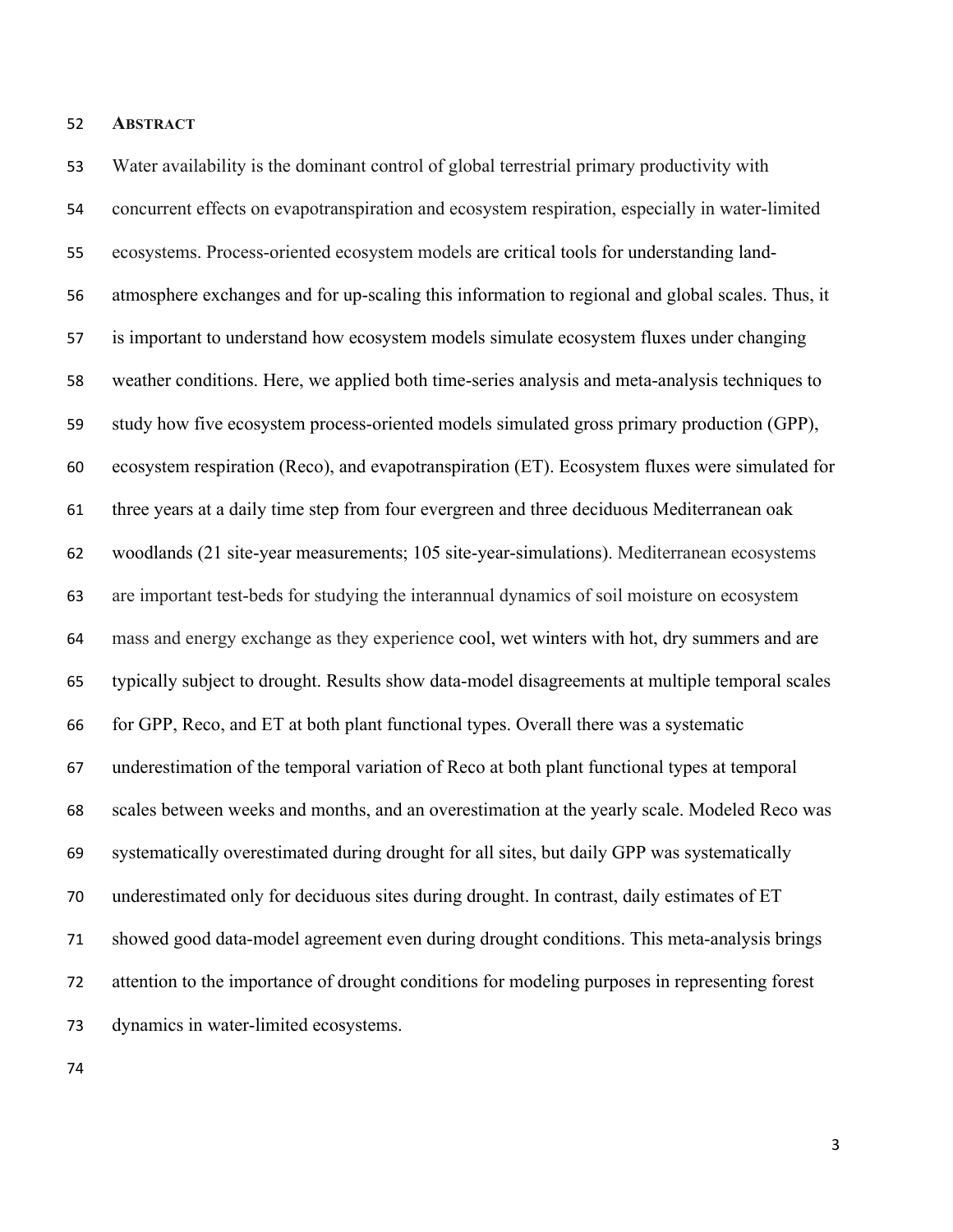- **Key words:** ecosystem models, eddy covariance, FLUXNET, forest survival, model evaluation,
- water stress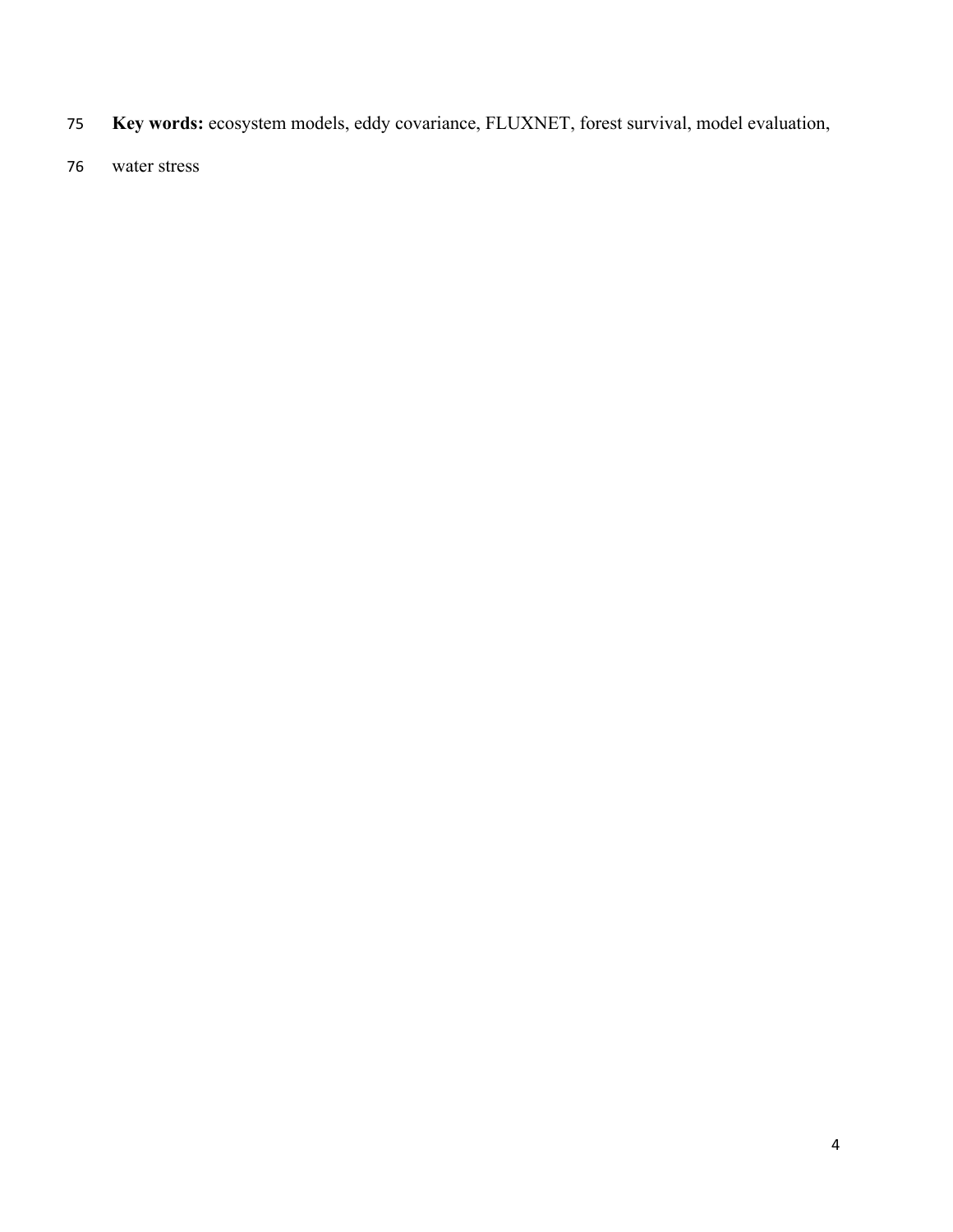### **INTRODUCTION**

 Water availability is the dominant control of roughly 40% of global terrestrial primary productivity (Beer and others, 2010) with concurrent effects on ecosystem respiration (Reichstein and others, 2002a; Schwalm and others, 2010). Recent increases in the global incidence of drought (Dai and others, 2004), and decreased global evapotranspiration (Jung and others, 2010) suggest that current terrestrial ecosystems are finding themselves in more water- limited environments (Hartmann, 2011). Such observations are in line with projections of climate change, with higher temperatures and reduced soil moisture, leading to longer and stronger seasonal droughts in the coming decades (Giorgi and Lionello, 2008). Process-oriented ecosystem models are critical tools for studying land-atmosphere fluxes and for up-scaling this information to regional and global scales (Raupach and others, 2005). Drought has a large impact on ecosystem state and function, and previous studies have 89 highlighted data-model disagreement for  $CO<sub>2</sub>$  fluxes in ecosystems suffering regular drought such as those found in Mediterranean-type climate zones (e.g., Krinner and others, 2005; Morales and others, 2005; Jung and others, 2007). The limited understanding of the hierarchy and the temporal/spatial variation of drivers controlling the ecophysiology/biogeochemistry of 93 Mediterranean ecosystems hamper the accurate representation of  $H_2O$  and  $CO_2$  fluxes by models. (Reichstein and others, 2002b; Keenan and others, 2010a; Misson and others, 2010). Thus, it is critical to understand how drought stress influences these fluxes, and how process-oriented ecosystem models predict them across different ecosystems. Mediterranean ecosystems constitute a well-suited test-bed for the study and simulation of drought effects, due to the combination of cool, wet winters with hot, dry summers (Joffre and others, 2007). The asynchrony between the supply and demand for water causes annual potential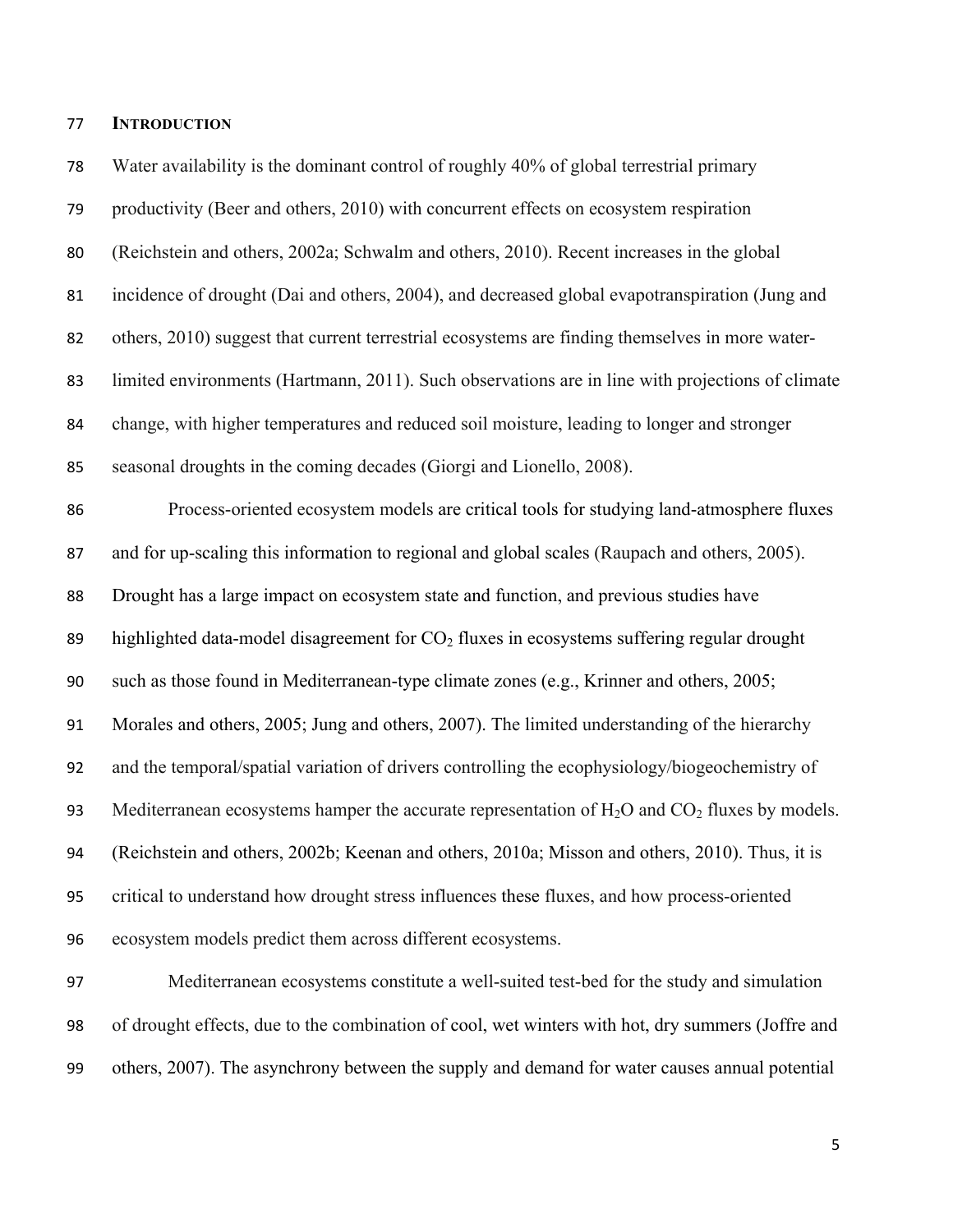evaporation to exceed annual precipitation (Baldocchi and Xu, 2007), leading to seasonal droughts which cause large declines in both assimilation and ecosystem respiration (Pereira and others, 2007; Misson and others, 2010; Schwalm and others, 2010). Soil water availability is the main factor limiting the metabolism of Mediterranean ecosystems, making them climate change hotspots (Giorgi, 2006).

 Oak woodlands are an important forest type in Mediterranean regions of the world (Joffre and others, 2007). They range from open to dense forest that allows a well developed to sparse understory comprising mostly of grasses, and are predominantly composed of evergreen and deciduous trees (Reichstein and others, 2002b; Pereira and others, 2007; Baldocchi and others, 2010). Oak trees in Mediterranean woodlands have developed structural and functional attributes that enable them to survive on a limited annual water supply by: a) having a generally low to medium leaf area index, an erectophile leaf inclination angle distribution to reduce thermal road, or low to medium tree cover to reduce total water loss at the landscape scale (Joffre and others, 2007; Ryu and others, 2010); b) down-regulating photosynthesis, respiration, and stomatal conductance with decreasing soil water availability (Baldocchi and others, 2010); and c) the potential of extending their root systems to tap ground water (David and others, 2007; Miller and others, 2010).

 In this study we use data from multiple Mediterranean Oak woodland sites to address the following question: How well do process-oriented ecosystem models simulate the temporal 119 variability of  $CO_2$  (i.e., gross primary production and ecosystem respiration) and  $H_2O$  vapor fluxes (i.e., evapotranspiration) in Mediterranean oak woodlands across years and under drought or no-drought conditions? Based on previous studies we hypothesize that data-model disagreement may be largest under drought stress (Reichstein and others, 2002b; Schwalm and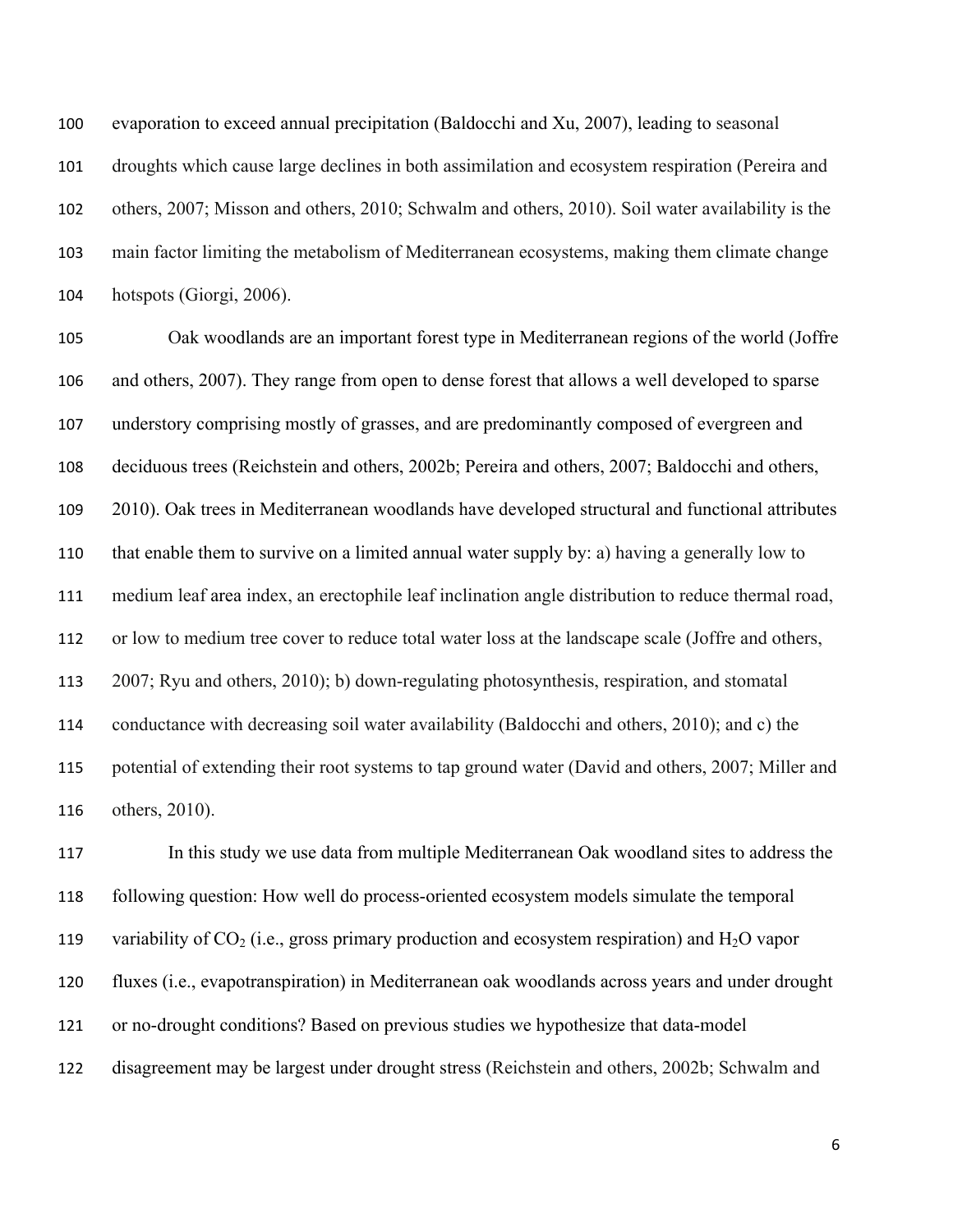| 123 | others, 2010), or at temporal scales between weeks-months where synoptic events (i.e.,             |
|-----|----------------------------------------------------------------------------------------------------|
| 124 | precipitation pulses) drive ecosystem fluxes (Baldocchi and others, 2006) and are challenging for  |
| 125 | model performance (Mahecha and others, 2010; Dietze and others, 2011). First, we applied           |
| 126 | wavelet analysis as a diagnostic tool to identify the temporal occurrence of data-model            |
| 127 | disagreement (Vargas and others, 2010b; Dietze and others, 2011; Wang and others, 2011).           |
| 128 | Second, we used meta-analysis techniques as a way to: a) provide quantitative/statistical means    |
| 129 | of integrating independent results (i.e., observed fluxes by eddy covariance); and b) identify how |
| 130 | simulated fluxes by different process-oriented models contribute to variation among results and    |
| 131 | data-model disagreement (Hedges and others, 1999; Gurevitch and others, 2001).                     |
| 132 |                                                                                                    |
| 133 | <b>METHODS</b>                                                                                     |
| 134 | Measurements at Study Sites                                                                        |
| 135 | The study sites included four evergreen and three deciduous Mediterranean oak woodlands            |
| 136 | described in Table 1. Flux measurements of $CO2$ and water vapor were made at each site using      |
| 137 | the eddy covariance technique (Aubinet and others, 2000). We inferred gross primary production     |
| 138 | (GPP) and ecosystem respiration (Reco) from half-hourly net ecosystem exchange (NEE)               |
| 139 | measurements. Eddy covariance data for this study were drawn from the La Thuile 2007               |
| 140 | FLUXNET 2.0v dataset (www.fluxdata.org). The La Thuile data set has been harmonized for            |
| 141 | gap-filling, quality control of NEE values, and calculation of GPP, Reco, and evapotranspiration   |
| 142 | (ET) following standardized protocols (Reichstein and others, 2005; Papale and others, 2006).      |
| 143 | Three years (2005-2007) of eddy-covariance data were used at each site (total of 21 site-years;    |
| 144 | Supplementary Figures 1, 2), along with continuous meteorological drivers (e.g., solar radiation,  |
| 145 | precipitation, soil water content, soil temperature, wind speed). All measurements used in this    |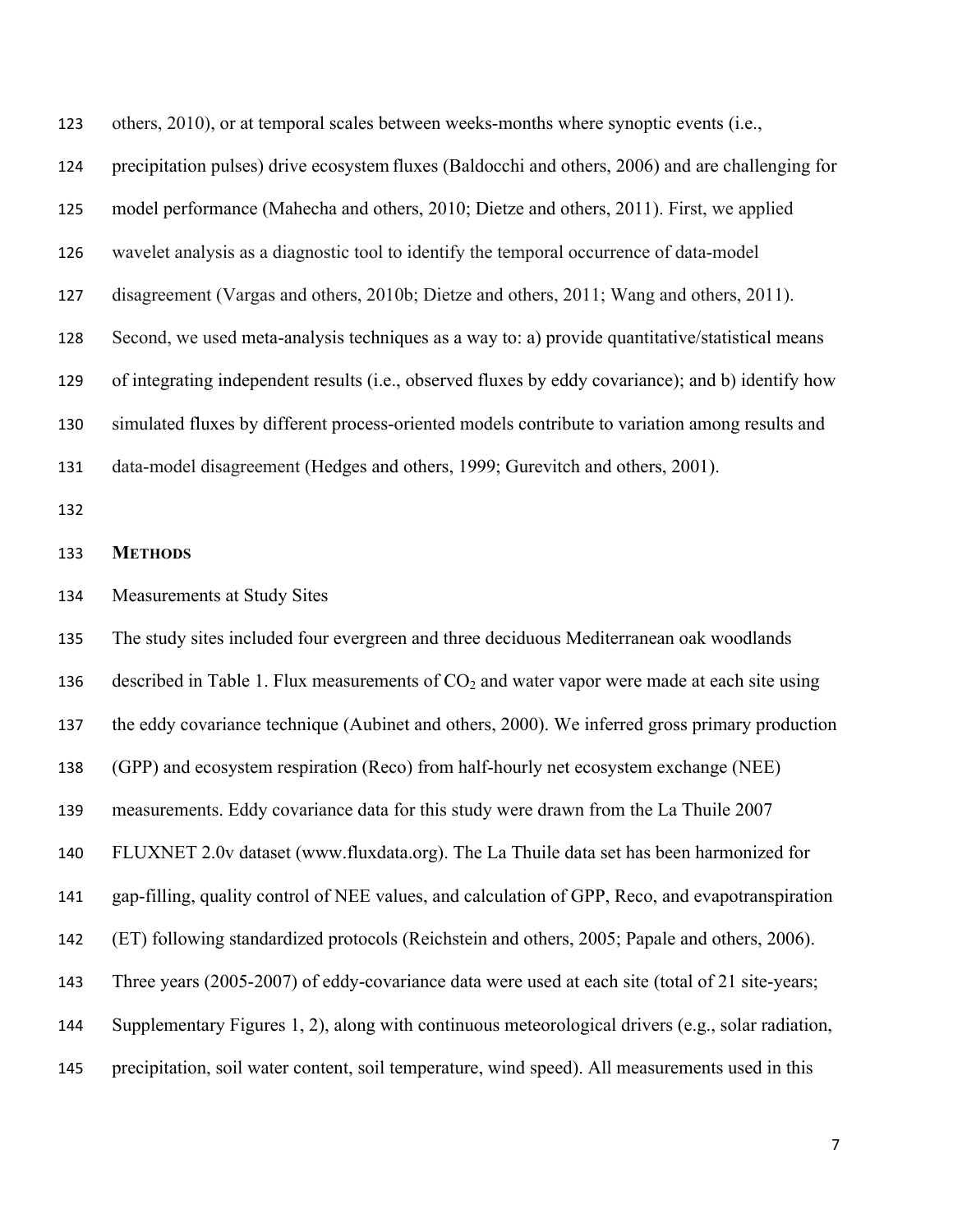study including meteorological drivers were onsite measurements and available from the La

Thuile 2007 FLUXNET 2.0v dataset (www.fluxdata.org).

Model Simulations

We performed simulations for all study sites considering differences in leaf habit (i.e., evergreen

vs. deciduous). We used five process-oriented ecosystem models (i.e., BEPS, Biome-BGC,

CABLE, ORCHIDEE, JULES; Table 2) based on volunteer participation by attendants at a

FLUXNET workshop during 2009 (Asilomar, California, USA). The models used site

meteorological forcing input variables along with site-specific ancillary information (Table 1) to

calculate GPP, Reco and ET. All data were drawn from the La Thuile 2007 FLUXNET 2.0v

dataset (www.fluxdata.org) and represent onsite measurements.

 In this study we evaluated the performance of these models using standard plant functional type parameterizations chosen in accordance with site-specific plant characteristics (i.e., evergreen vs. deciduous) and individual model requirements (Table 1). The model runs were without optimization to avoid enhancing of local agreement between observed- and model- calculated fluxes. For all models we used the same data for each site-specific characteristics (e.g., soil texture, nitrogen content, canopy height, maximum leaf area index, soil depth; Table 1) and same forcing variables (e.g., precipitation, longwave/shortwave radiation, air temperature) typically available at the global scale for general model simulations. Specific details about model 165 architecture, parameters, and calculation of  $CO<sub>2</sub>$  and ET fluxes are found in Table 2. Model outputs and site measurements were averaged into daily sums for GPP, Reco and ET for each year and each site. This modeling exercise provided a total of 105 site-year simulations that were analyzed for this study at the daily time-step (Supplementary Figures 1-4).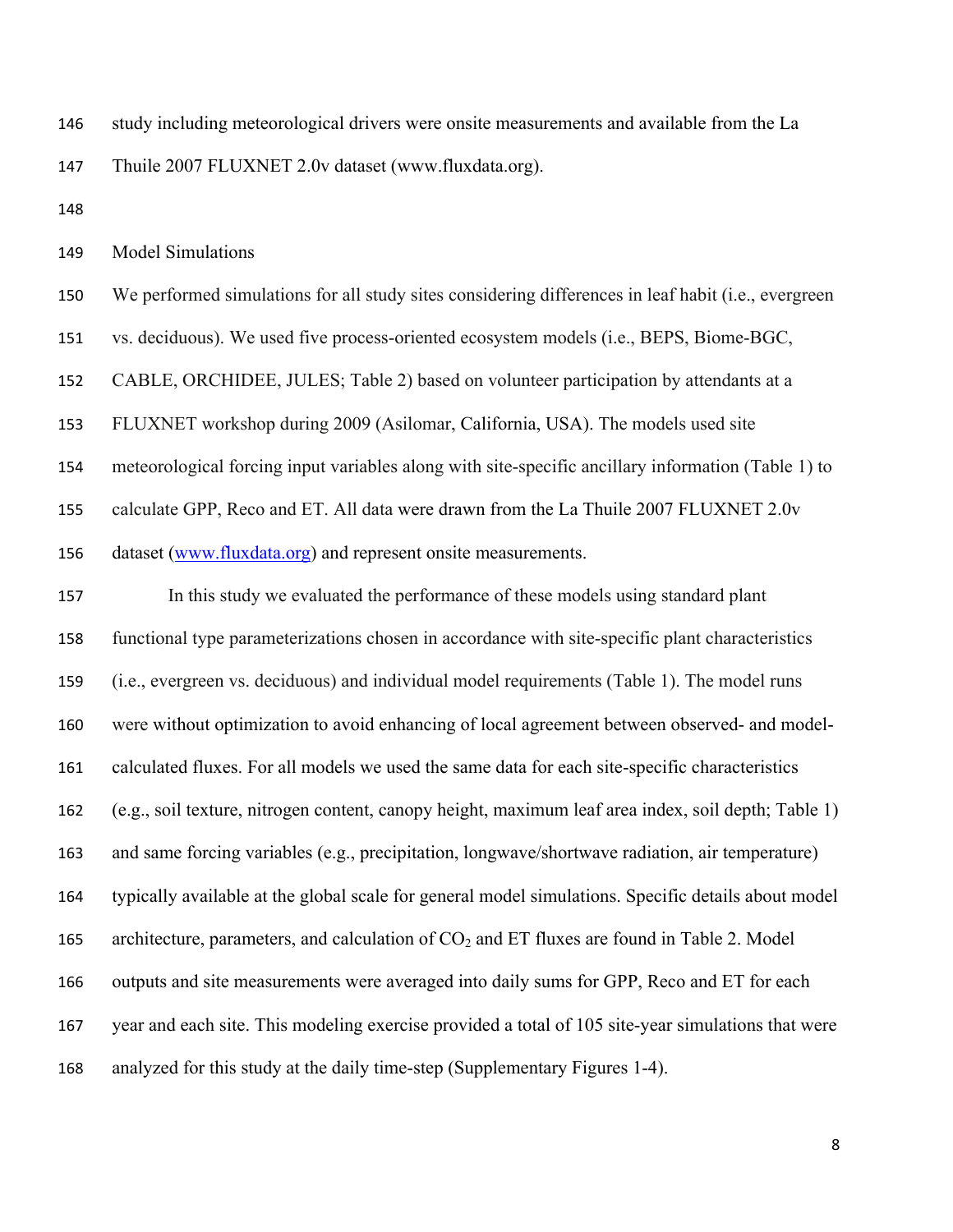Analysis of Ecosystem Drought Conditions

 For subsequent model-data analyzes we assumed ecosystem drought conditions at a daily time 172 step to occur when the relative extractable soil water (REW) dropped below a threshold of 0.4 as assumed in previous studies (Bernier and others, 2002). Briefly, REW was calculated from soil water content at a daily time step:

$$
REW = \frac{\theta - \theta_{w}}{\theta_{fc} - \theta_{w}}
$$
 (1)

176 where  $\theta$  is soil water content reported in the La Thuile FLUXNET dataset,  $\theta_w$  is soil water 177 content at permanent wilting point, and  $\theta_f$  represents water content at field capacity. The values 178 for  $\theta_w$  and  $\theta_{fc}$  were obtained from site-specific sand and clay contents (Table 1) and equations provided by Saxton et al (1986).

Time-series Analysis

We explored the spectral properties of the time series of daily GPP, Reco, and ET from

measurements and model outputs using the continuous wavelet transform (Torrence and Compo,

1998). Previous studies have reviewed in detail the concepts of wavelet analysis (Torrence and

Compo, 1998), and used this technique for model performance evaluation (Vargas and others,

2010b; Dietze and others, 2011; Wang and others, 2011). Briefly, this technique provides

information about the periodicities of the time series, and allows us to test for differences in the

spectral properties to identify the frequencies at which there are (if any) substantial data-model

- disagreements. In other words, we are able to evaluate data-model agreement in the frequency
- domain to know when (i.e., at which time scales) there is a data-model agreement or

disagreement.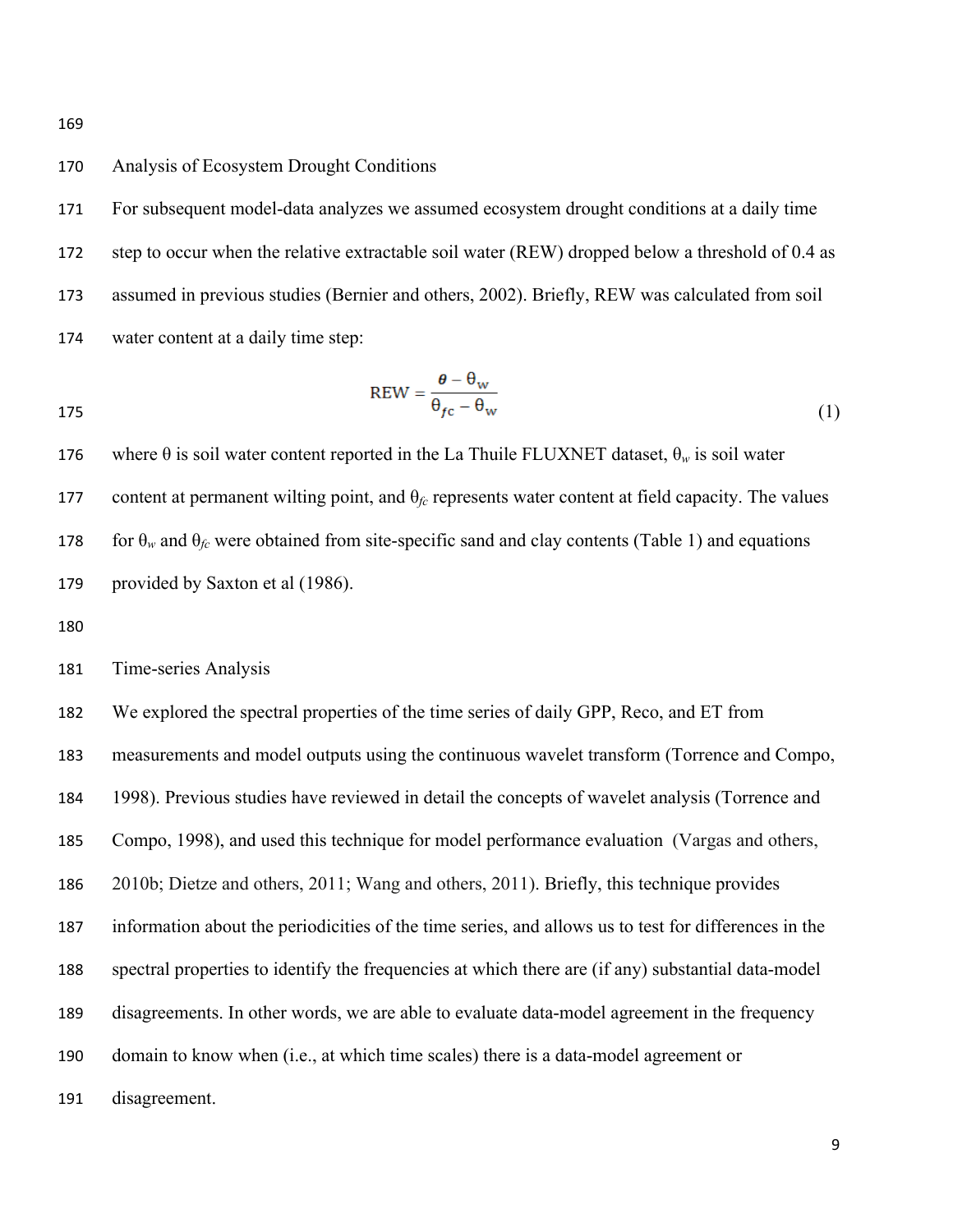| 192 | For this analysis we used the Morlet mother wavelet, which is a complex non-orthogonal                  |
|-----|---------------------------------------------------------------------------------------------------------|
| 193 | wavelet and one of the most-used for geophysical applications (Torrence and Compo, 1998). To            |
| 194 | analyze the data we first normalized the time series of observations and model outputs by: $X' =$       |
| 195 | $(x - mean(x))/std(x)$ , where x represents the flux values of the time series of fluxes (e.g., GPP     |
| 196 | either from observations ( $X'_{obs}$ ), models ( $X'_{mod}$ ), or residuals (measurements minus model  |
| 197 | outputs)). Second, we calculated the global power spectrum using the continuous wavelet                 |
| 198 | transform of each normalized time series of fluxes or their residuals (Torrence and Compo,              |
| 199 | 1998). The length of each time series analyzed for observations $(X'_{obs})$ , models $(X'_{mod})$ , or |
| 200 | residuals was of 3 years. All time-series were analyzed using a daily time step for all 3 years of      |
| 201 | measurements at each study site (i.e., 4 evergreen and 3 deciduous sites; 21 site-years), and for       |
|     |                                                                                                         |
| 202 | each model simulation for each site (i.e., 5 models and 5 sites; 105 site-years).                       |
| 203 |                                                                                                         |
| 204 | Meta-analysis                                                                                           |
| 205 | For this synthesis study we applied meta-analysis techniques (Hedges and others, 1999;                  |
| 206 | Gurevitch and others, 2001) to determine the generalities of data-model disagreement between            |
| 207 | observations of fluxes (i.e., control) and model outputs (i.e., treatments). The meta-analysis was      |
| 208 | performed for: a) mean spectral power of GPP, Reco, and ET at different time-periods (i.e., 2-10,       |
| 209 | 10-30, 30-200 and 365 days); and b) mean daily flux estimates of GPP, Reco, and ET under no             |
| 210 | drought and under drought conditions (i.e., REW<0.4). The different time-periods represent              |

- first analysis we were able to identify the time-periods for data model disagreement, and with the
- second the effect of drought conditions for daily estimates of ecosystem fluxes.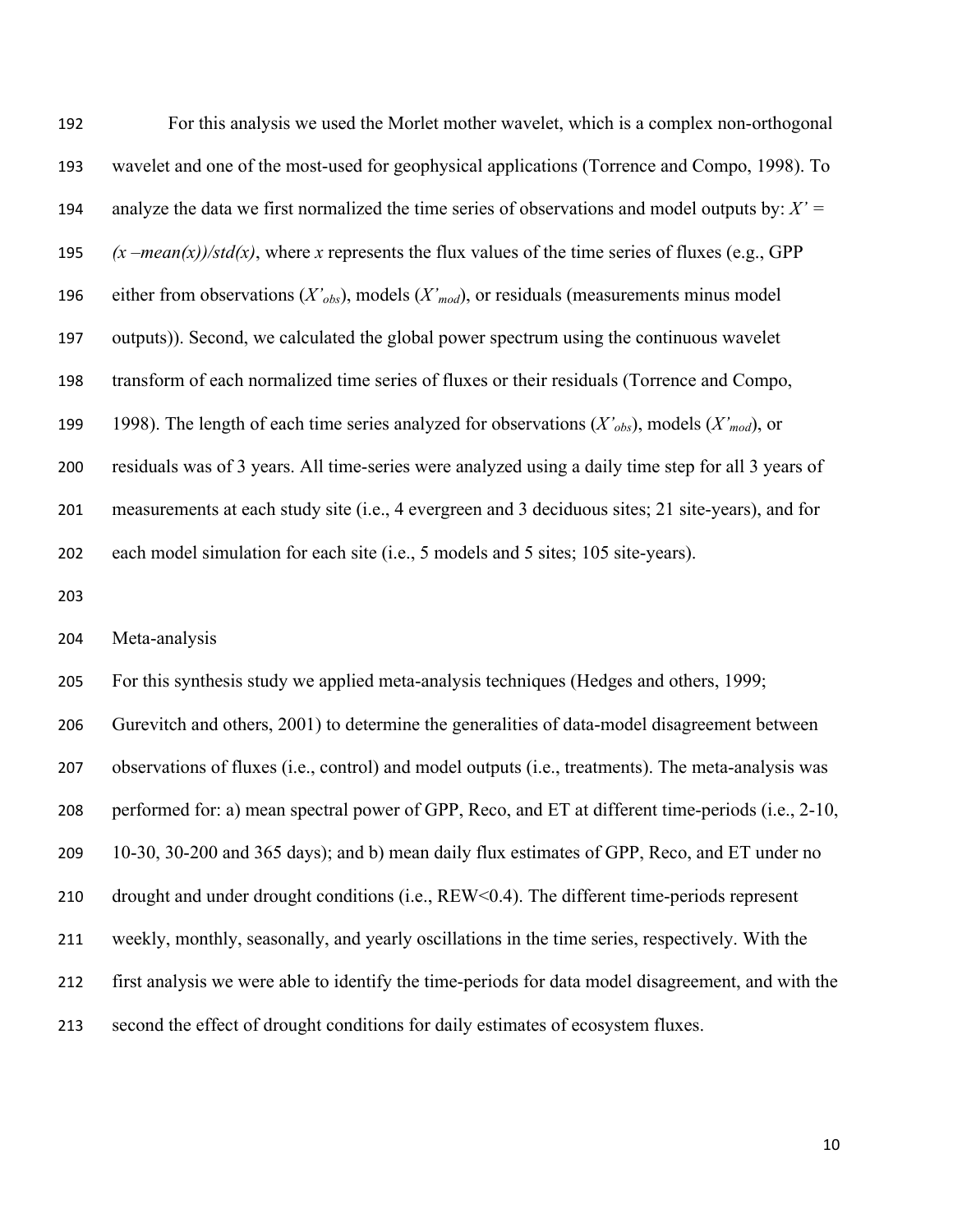| 214 | For the meta-analysis, we first calculated the response ratio as the model outputs (either                    |
|-----|---------------------------------------------------------------------------------------------------------------|
| 215 | for the spectral power or the daily $X'_{mod}$ divided by the site observations (either for the spectral      |
| 216 | power or the daily X' <sub>obs</sub> ) (Hedges and others, 1999). Second, the mean effect size was calculated |
| 217 | as the natural log of the response ratio for each flux (e.g., GPP) and each group (i.e., evergreen            |
| 218 | and deciduous) (Hedges and others, 1999). A mean effect size of 1 indicates that the model                    |
| 219 | outputs were not different from observations, whereas a mean effect size >1 and <1 indicate that              |
| 220 | the model outputs overestimated and underestimated the observations, respectively. To                         |
| 221 | determine if model outputs were different from site observations (i.e., mean effect size $\neq$ 1) we         |
| 222 | applied a random effects model using the MetaWin software (Rosenberg and others, 2000).                       |
| 223 | Furthermore, bias-corrected bootstrap 95% confidence intervals (CIs) were calculated for each                 |
| 224 | mean effect size (Rosenberg and others, 2000). Thus, if the 95% CIs of mean effect size did not               |
| 225 | overlap with 1, then differences were considered to be significant at $P < 0.05$ . We complemented            |
| 226 | the meta-analysis by analyzing the root mean square error (RMSE), standard deviation, and                     |
| 227 | correlation coefficient (r values) between simulations and measurements for each individual                   |
| 228 | model and summarize them using Taylor diagrams (Taylor, 2001).                                                |
| 229 |                                                                                                               |
| 230 | <b>RESULTS</b>                                                                                                |
| 231 | Spectral Properties of CO <sub>2</sub> Fluxes and ET                                                          |
| 232 | Evergreen sites                                                                                               |
| 233 | The three-year averages of GPP, Reco and ET for measurements, model outputs, and the                          |
| 234 | residuals (i.e., measurements minus model outputs) were summarized for evergreen sites (Figure                |
| 235 | 1). Subsequent analyzes in this study were done using all available data for measurements $(n=12)$            |
|     |                                                                                                               |

site-years) and simulations (n=60 site-years; Supplementary Figure 1) for evergreen sites. These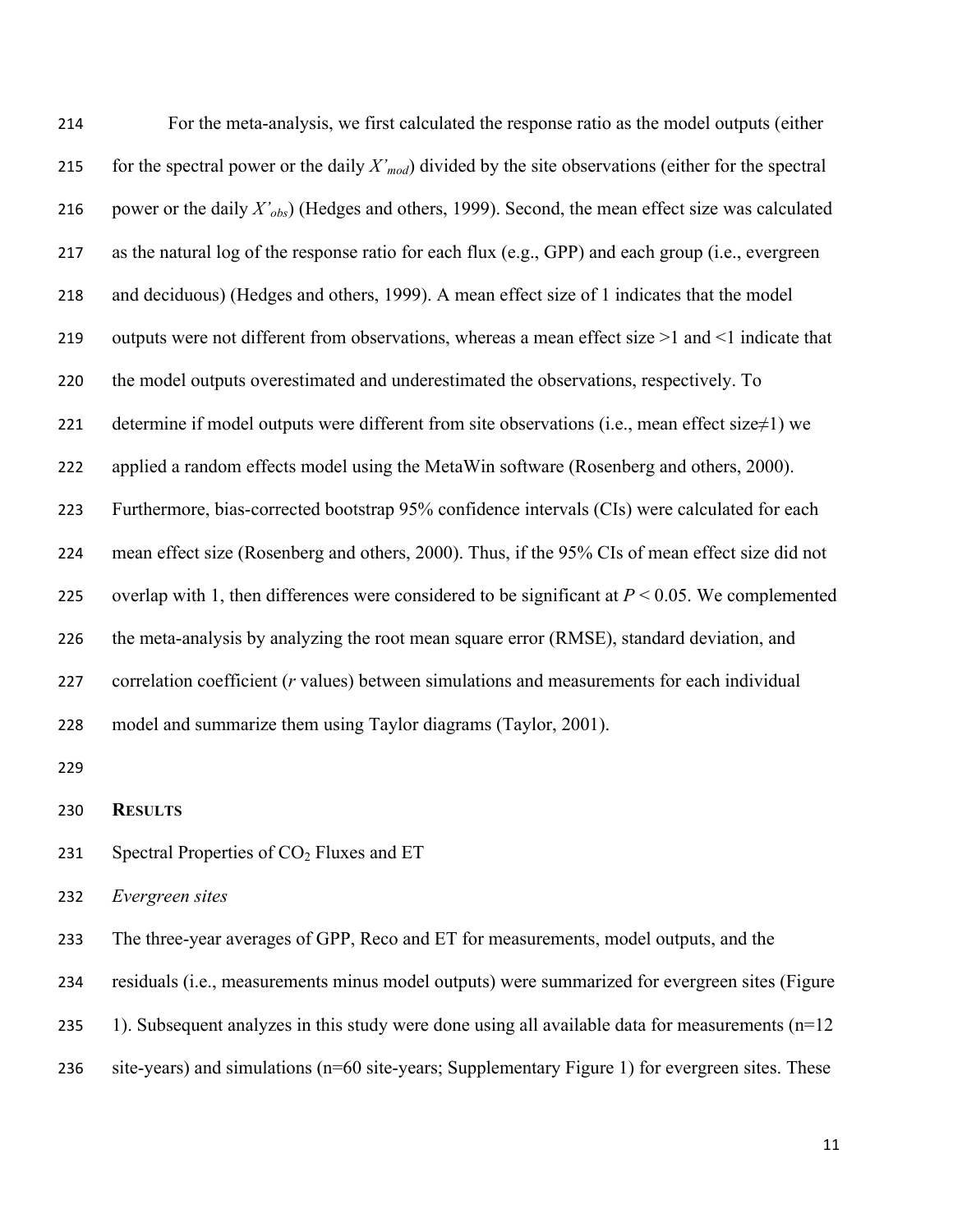237 is sites had an average measured annual sum for GPP of  $1518 \pm 241$  (gC m<sup>2</sup> yr<sup>-1</sup>), Reco of  $1260 \pm 191$ 238 (gC m<sup>2</sup> yr<sup>-1</sup>), and ET of 390 $\pm$ 43 (mm yr<sup>-1</sup>; Figure 1). Using wavelet analysis we calculated the global wavelet power spectra of GPP, Reco and ET from measurements, model outputs, and residuals (3 years of data for each site and model analyzed). For a visual representation of the differences in the power spectra only the measurements and residuals were plotted (Figure 2). In general, the global wavelet power spectra of GPP, Reco and ET from measurements showed high 243 power at 365-days and a lesser seasonal power at  $\sim$ 200-days. Importantly, a similar spectral signature was found in the residuals of these time series showing that model errors were associated with these important fluctuations in the measurements. A peak in the global power spectrum means that there were strong systematic oscillations at that specific time-scale. For example, a strong power at 365-days suggests systematic oscillations in the time series at the annual scale, and from Figure 2 one can see that it represents the strongest oscillation but with larger variability across the time series analyzed.

 We were interested in testing how well the model outputs represented the temporal oscillations of the measurements of GPP, Reco, and ET. Thus, we did a meta-analysis on the spectral power of model measurements and model outputs at different time-periods (i.e., 2-10, 10-30, 30-200 and 365 days) representing weekly, monthly, seasonally, and yearly oscillations in the time series. Overall, models underestimated the spectral power of GPP at time-periods of 2- 10 days (95% CI of mean effect size <1; Figure 3a). For Reco, as a generality models underestimated the spectral power at time-periods of 10-30 and 30-200 days (95% CI of mean effect size <1; Figure 3b), but overestimated at 2-10 and 365 days (95% CI of mean effect size  $\geq$ 1; Figure 3b). In contrast, we found a general overestimation of the spectral power of ET at time-periods of 2-10 and 10-30 days (95% CI of mean effect size >1; Figure 3c). An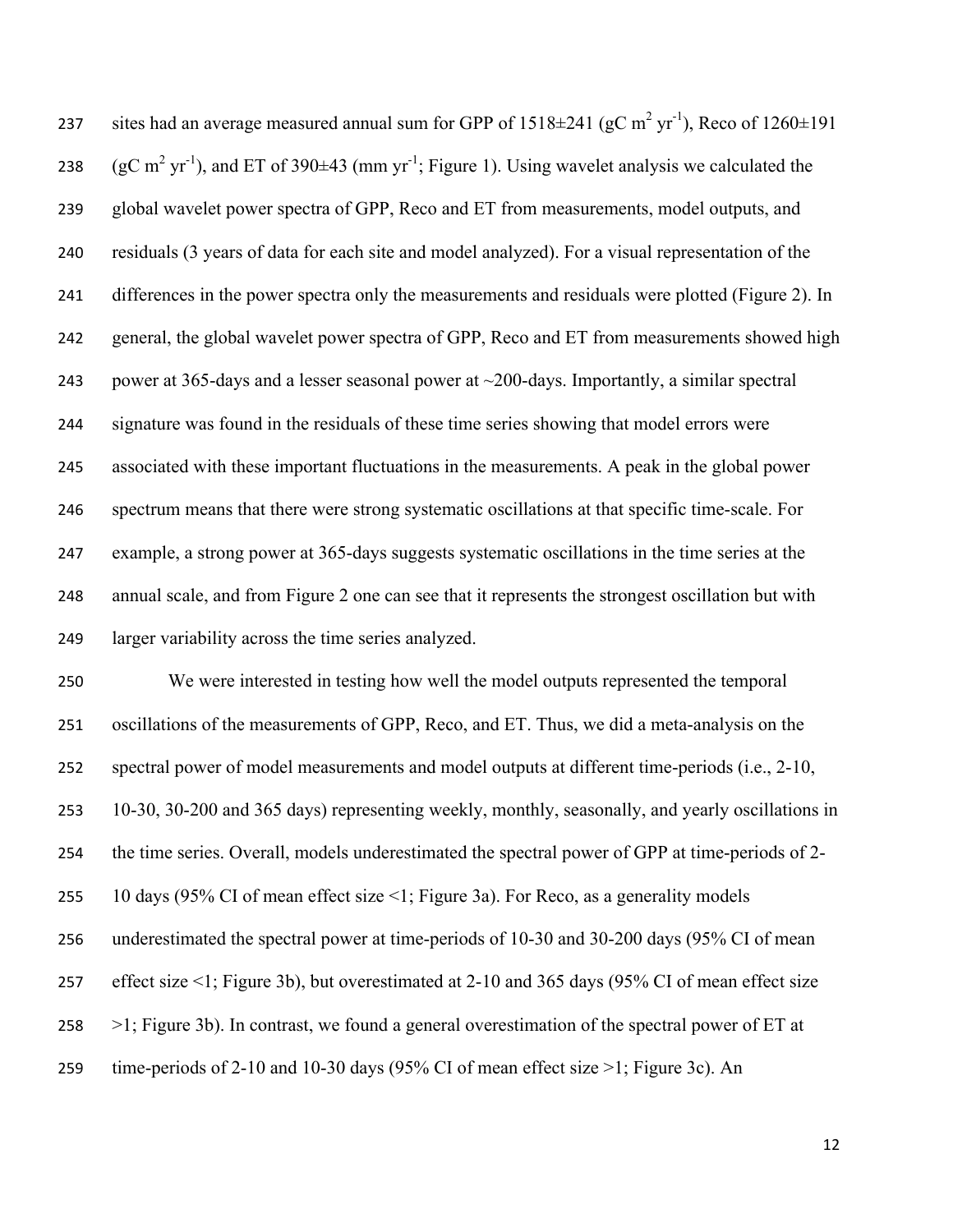underestimation of the spectral power implies a reduction in the magnitude the oscillations of the time series of a model output in comparison with the observations of each flux. Therefore, an overestimation of the spectral power represents an increase in the magnitude of the oscillations of the time series of model outputs in comparison with the measurements of each flux. In other words, an overestimation of the spectral power of Reco at 365-days suggests a potential overestimation of this variable when looking at the integrated response of daily simulations at the annual cycle.

*Deciduous sites*

 Three-year averages of GPP, Reco and ET for measurements, model outputs, and the residuals (i.e., measurements minus model outputs) were summarized for deciduous sites (Figure 4). Subsequent analyzes were done using all available data for measurements (n=9 site-years) and simulations (n=45 site-years; Supplementary Figure 2) for deciduous sites. Overall, deciduous 273 is sites had an average measured annual sum for GPP of 1972 $\pm$ 257 (gC m<sup>2</sup> yr<sup>-1</sup>), Reco of 1499 $\pm$ 177 274 (gC m<sup>2</sup> yr<sup>-1</sup>), and ET of 500 $\pm$ 89 (mm yr<sup>-1</sup>). Similar to evergreen sites, the global wavelet power spectra of GPP, Reco and ET measurements showed strong power at 365-days and a lesser 276 seasonal power at  $\sim$  200-days for deciduous sites (Figure 5). This means that all the time series showed systematic oscillations that represent year-to-year variability (i.e., 365-days) and intra-278 annual variability that may be linked to plant phenology (i.e.,  $\sim$ 200-days). Similarly to evergreen site, residuals had a comparable spectral signature for all fluxes showing that model errors were associated with these important fluctuations in the measured fluxes, but also showed that there was large variability in the representation of these fluxes at these time-scales.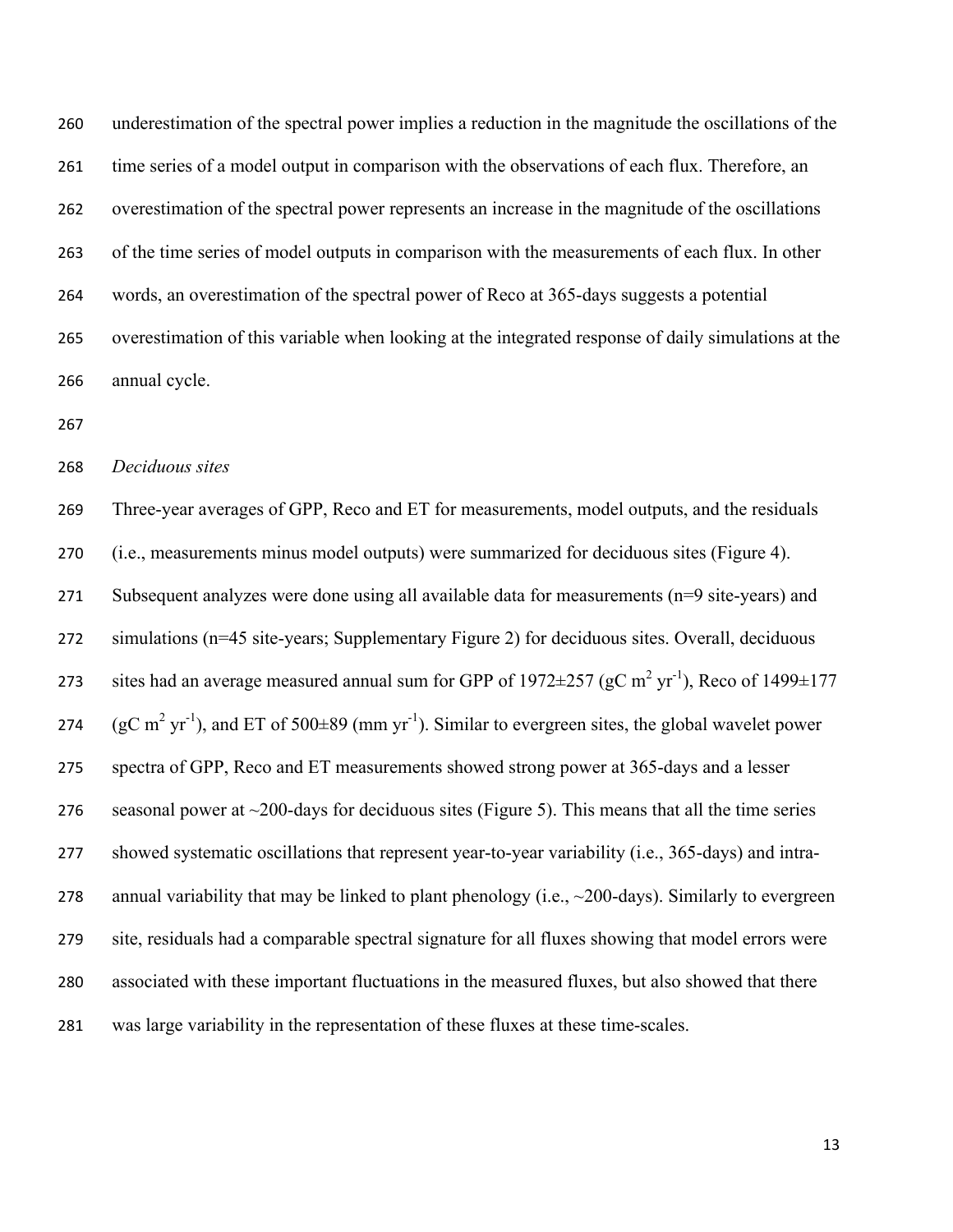| 282 | For deciduous sites, the meta-analysis revealed that models underestimated the spectral                                 |
|-----|-------------------------------------------------------------------------------------------------------------------------|
| 283 | power of GPP at time-periods of 2-10, 30-200, and 365-days (95% CI of mean effect size <1;                              |
| 284 | Figure 3a). For Reco, models underestimated the spectral power at time-periods of 10-30 and 30-                         |
| 285 | 200 days (95% CI of mean effect size <1; Figure 3b), but overestimated at 365-days (95% CI of                           |
| 286 | mean effect size $>1$ ; Figure 3b). In contrast, we found a general overestimation of the spectral                      |
| 287 | power of ET at time-periods of 2-10 and 10-30 days (95% CI of mean effect size >1; Figure 3c),                          |
| 288 | but an overestimation at 365-days (95% CI of mean effect size $>1$ ; Figure 3c).                                        |
| 289 |                                                                                                                         |
| 290 | Responses of Daily Means of CO <sub>2</sub> Fluxes and ET to Drought Conditions                                         |
| 291 | Drought conditions (i.e., REW <0.4) were occurred for 30% of the measured days at evergreen                             |
| 292 | sites. Low precipitation (0.5 mm day <sup>-1</sup> ), high photosynthetic photon flux density (47.6 mol m <sup>-2</sup> |
| 293 | day <sup>-1</sup> ), and warm temperatures (21 °C; Table 1) characterized drought conditions at these sites.            |
| 294 | These results contrast with higher precipitation $(2.8 \text{ mm day}^{-1})$ , lower photosynthetic photon flux         |
| 295 | density (28.9 mol m <sup>-2</sup> day <sup>-1</sup> ) and cool temperatures (12.8 °C) characteristic of no drought      |
| 296 | conditions (Table 3).                                                                                                   |
| 297 | Individual model results for daily values of ecosystem fluxes at evergreen sites were                                   |
| 298 | summarized in Supplementary Figure 5. In general, for GPP (Supplementary Figure 5a, b) and                              |
| 299 | Reco (Supplementary Figure 5d, e) the correlation coefficient decreased, and the RMSE and                               |
| 300 | standard deviation increased under drought conditions. In contrast, the correlation coefficient,                        |
| 301 | RMSE and standard deviation for daily values of ET tend was more consistent between drought                             |
| 302 | and no drought conditions (Supplementary Figure 5e, f). Importantly, we did not find that any                           |
| 303 | single model that consistently over- or under- represented ecosystem fluxes across all sites                            |
| 304 | (Supplementary Figures 1, 2, 5).                                                                                        |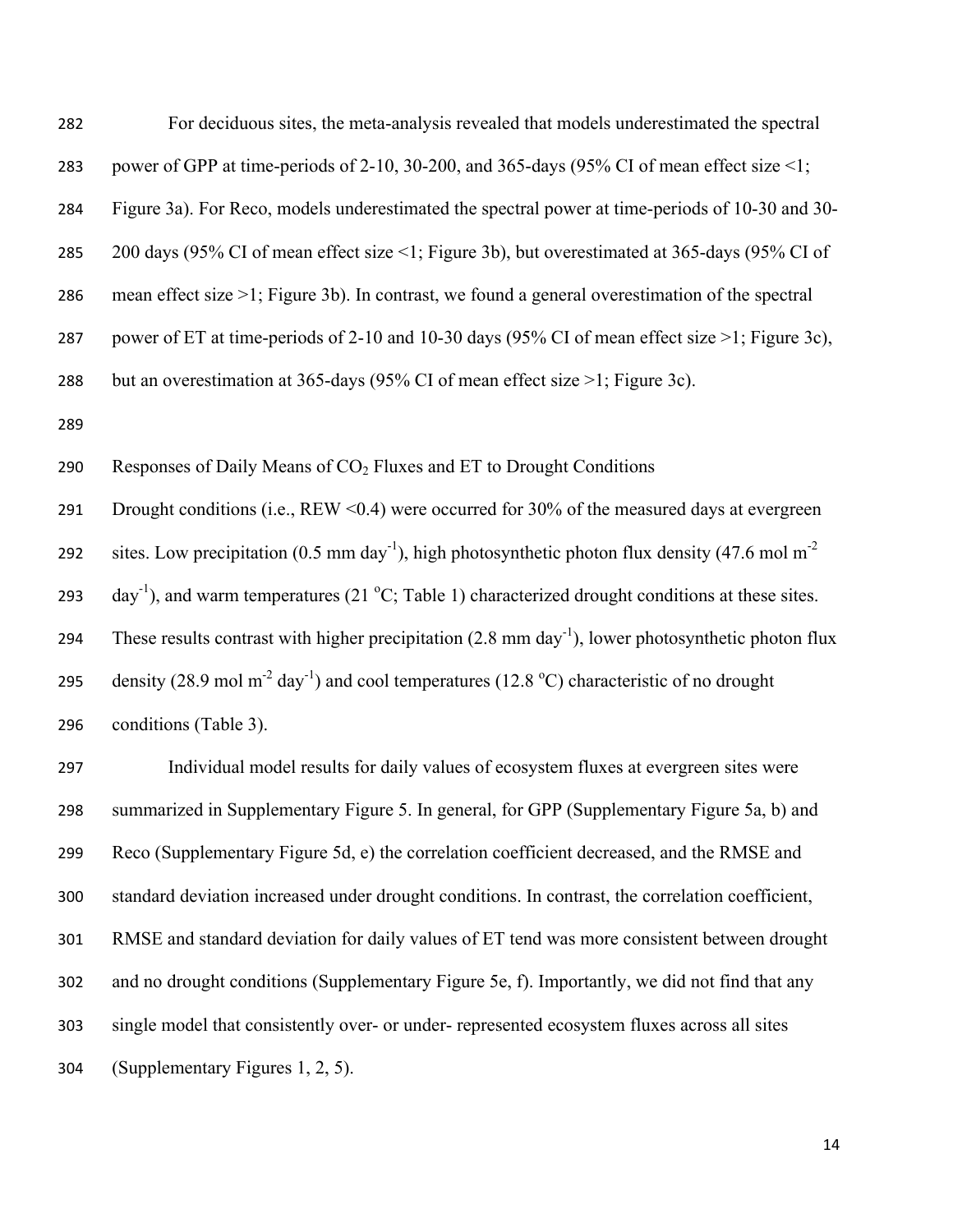To synthetize and find general patterns from these results we applied meta-analysis techniques. For evergreen sites the meta-analysis showed that models agreed with observations in representing mean daily GPP under no drought and under drought conditions (i.e., 95% CI of mean effect size not different from 1; Figure 6a). Models overestimated mean daily Reco under no drought conditions but had even higher overestimation under drought conditions (i.e., 95% CI of mean effect size >1; Figure 6a). Finally, models agreed with observations in representing mean daily ET both under no drought and under drought conditions (i.e., 95% CI of mean effect size not different from 1; Figure 6a).

 Drought conditions (i.e., REW <0.4) occurred for 41% of the measured days at deciduous sites. Drought conditions at these sites were characterized by low precipitation  $(0.7 \text{ mm day}^{-1})$ , 315 high photosynthetic photon flux density (46.7 mol m<sup>-2</sup> day<sup>-1</sup>) and warm temperatures (20.8 °C; 316 Table 1). These results contrast with higher precipitation  $(3.3 \text{ mm day}^{-1})$ , lower photosynthetic 317 photon flux density (24.3 mol m<sup>-2</sup> day<sup>-1</sup>), and cool temperatures (11.3 °C) found under no drought conditions (Table 3). Noteworthy, these patterns were similar to those observed for evergreen sties, but deciduous sites present lower sensitivity to drought.

 Individual model results for daily values of ecosystem fluxes at deciduous sites were summarized in Supplementary Figure 4. In general, for GPP (Supplementary Figure 6a, b) and Reco (Supplementary Figure 6d, e) the correlation coefficient decreased, and the RMSE and standard deviation increased under drought conditions. In contrast, the correlation coefficient, RMSE and standard deviation of daily values of ET tend were more consistent between drought and no drought conditions (Supplementary Figure 6e, f). We also did not find that any single model consistently over- or under- represented ecosystem fluxes across all sites (Supplementary Figure 3, 4, 6).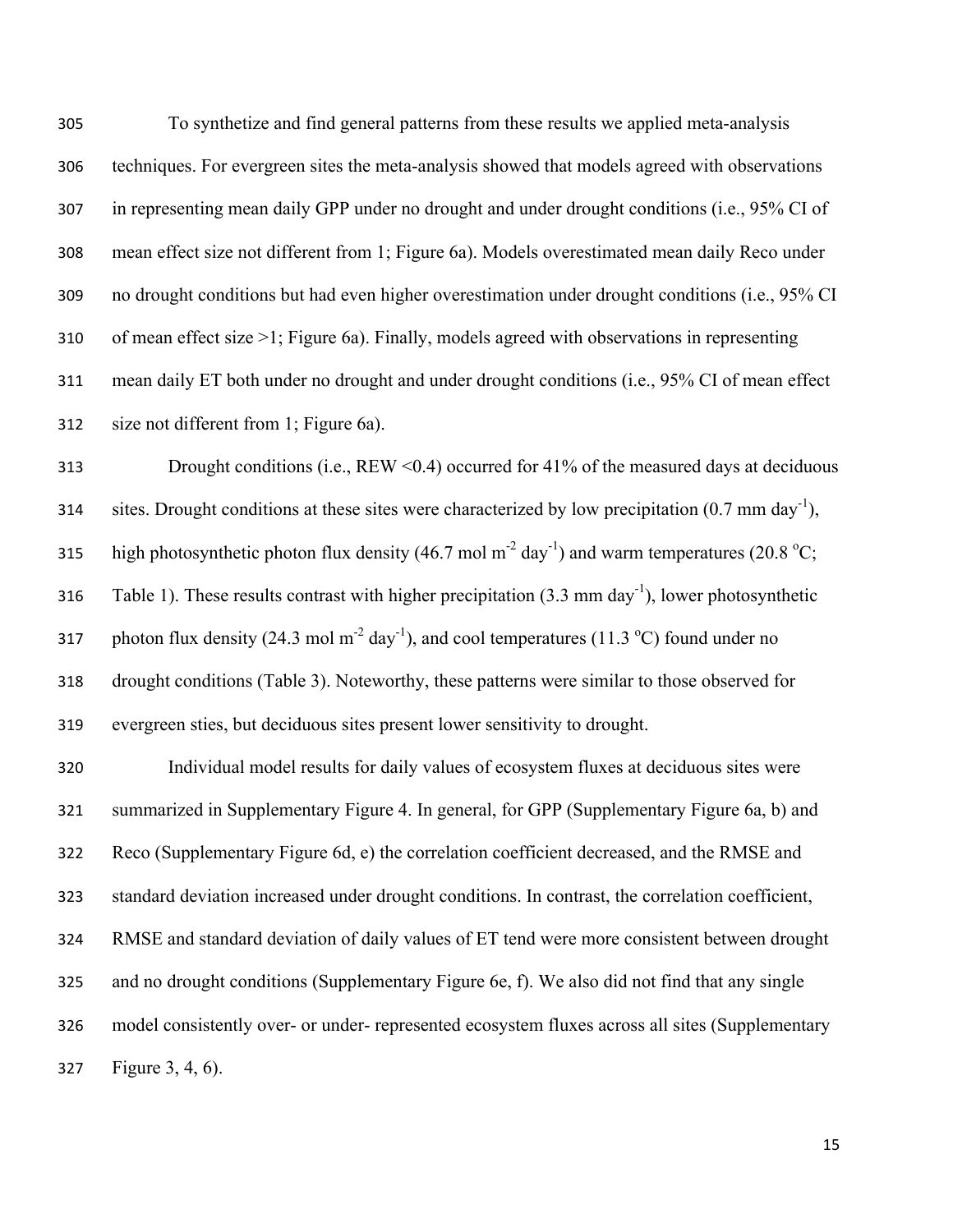For deciduous sites the meta-analysis showed that models underestimated the observations in representing mean daily GPP under drought conditions (i.e., 95% CI of mean effect size <1; Figure 6b). In contrast, models overestimated mean daily Reco under drought conditions (i.e., 95% CI of mean effect size >1; Figure 6b). Finally, models agreed with observations in representing mean daily ET both under no drought and under drought conditions (i.e., 95% CI of mean effect size not different from 1; Figure 6b).

### **DISCUSSION**

 Our results show that overall there were data-model disagreements at multiple temporal scales for GPP, Reco, and ET at both evergreen and deciduous Mediterranean oak woodland sites. These results support the hypothesis that overall data-model disagreements are substantial at temporal scales between weeks to months (i.e., 10-200 days), but important disagreements were also found at shorter (i.e., 2-10 days) and larger (i.e., 365-days) time scales. Furthermore, the meta-analysis showed that simulated Reco was overestimated under drought conditions for both plant functional types. Previous studies suggest that with appropriate parameterization ecosystem process-oriented models accurately represent ecosystem fluxes in Mediterranean ecosystems (Keenan and others, 2009; Keenan and others, 2010b), but the necessity remains to identify systematic errors with generic parameterizations and evaluate multi-model performance to improve applicability of model outputs at larger spatial scales.

Temporal Variation of Ecosystem Fluxes

In general, we observed that the most important time scales (i.e., with highest spectral power in

Figure 2) were those between 30-200 and at 365-days for GPP, Reco and ET at both evergreen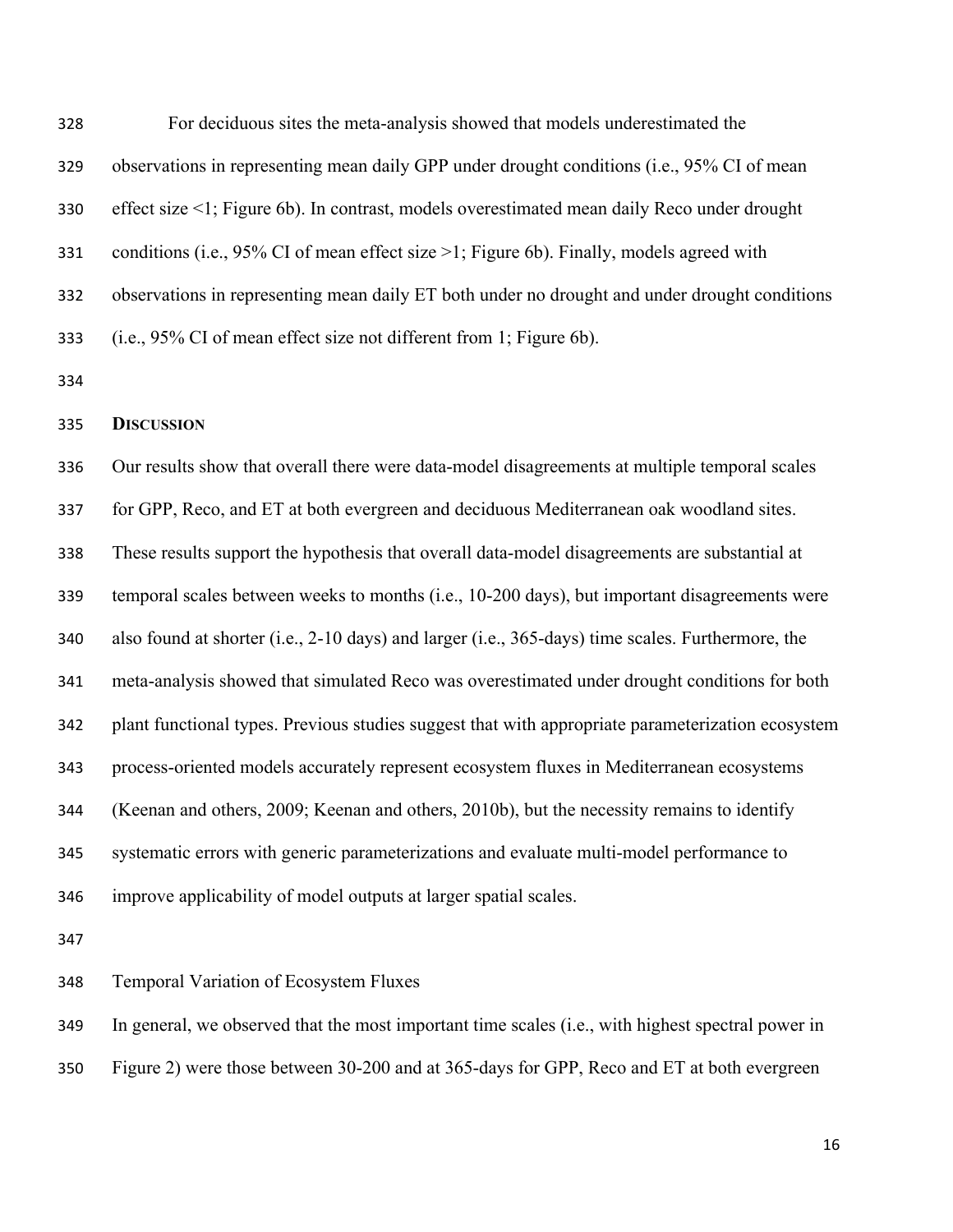and deciduous sites. Our results show an overall underrepresentation of the spectral power between 2-10 days for GPP at both evergreen and deciduous sites, which supports previous observations of data-model disagreement at these time scales among multiple models and vegetation types in temperate ecosystems (Dietze and others, 2011). In addition, there was a large underrepresentation of GPP at deciduous sites between 30-200 and 365 days similar to results from other model evaluations (Mahecha and others, 2010). Our results bring attention to the challenge for models to simulate phenological cycles especially for deciduous forests (Richardson and others, 2012). Importantly, the spectral power of ET was systematically overrepresented at both vegetation types between 2 and 30 days. This has implications for water balance budgets, and the representation of the temporal variability of water-use-efficiency in these and other semi-arid ecosystems. Thus, there is increasing interest in evaluating this variable in process-oriented ecosystem models (Lawrence and others, 2007; Wang and others, 2011). Our results show systematic errors in Reco for evergreen and deciduous sites that underestimate the oscillations of the time series of Reco at 30-200 days and overestimate the oscillations at 365-days. This is likely a result of an underestimation of the magnitude of Reco in response of water pulses and synoptic events at scales between 30-200 days, but an overestimation of the magnitude of Reco at 365-days. The large underestimation of the spectral power for Reco may be a result of the challenge in representing: a) the overall response of Reco to rainfall pulses in Mediterranean ecosystems (Baldocchi and others, 2006); b) the dependence of heterotrophic and autotrophic respiration to seasonal variation; which are highly controlled by water availability in Mediterranean ecosystems (Carbone and others, 2011); c) the control of recent photosynthesis on Reco (Vargas and others, 2011); d) changes of the carbon residence time in soils or in plants (Trumbore, 2000; Vargas and others, 2009); and e) potential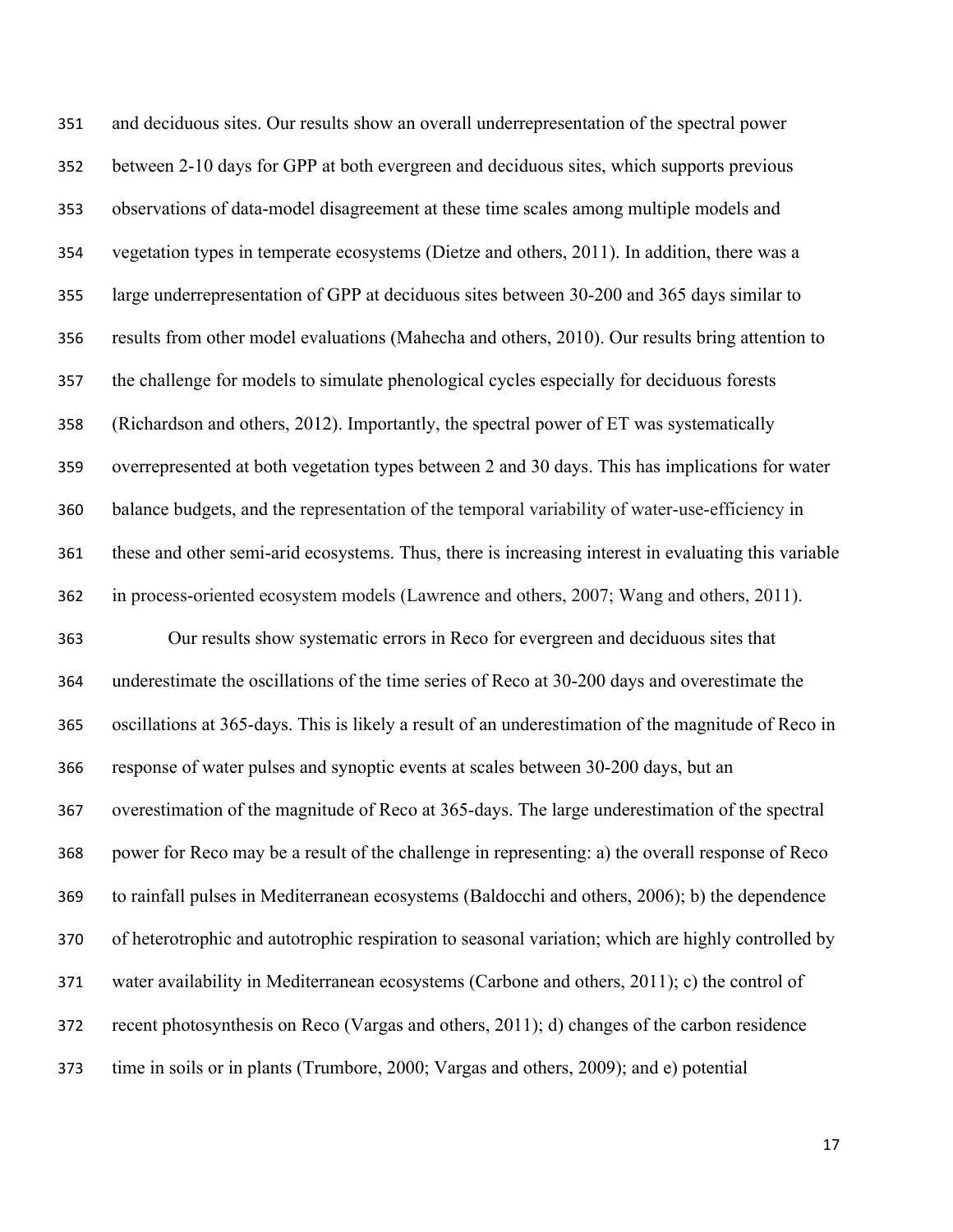confounded parameterization during drought stress (Reichstein and others, 2003), or that parameters are not representative of specific time scales (Mahecha and others, 2010).

 Mediterranean oak woodlands have complex heterogeneous canopies that represent a challenge to accurately estimate leaf area index (Ryu and others, 2010) and understory net ecosystem exchange (Misson and others, 2007), especially for open canopy sites. These sites may have an understory of grasses and forbs with different photosynthesis rates and phenology (Joffre and others, 2007) that were not explicitly considered in the generic parameterizations of the process-oriented models used in this study. For example, the understory could be a large contributor to GPP, Reco or ET along the year or may be dependent to seasonality (Misson and others, 2007) driving interannual variability in ecosystem fluxes (Ma and others, 2007). In addition, most land surface and process-oriented models assume that a vegetated canopy can be abstracted as a turbid medium, but they fail to simulate radiation environments in heterogeneous landscapes (Mariscal and others, 2004).

 Our results support previous observations where ecosystem process-oriented models fail to represent ecosystem fluxes at multiple time scales, and bring attention on the study of the spectral characteristics of the time series as an alternative way for model evaluation (Mahecha and others, 2010; Vargas and others, 2010b; Dietze and others, 2011; Wang and others, 2011). We further hypothesize that model-data disagreement at short time scales may be related to factors controlled by light, the intermediate timescales to drought conditions, and the annual scales potentially to antecedent conditions and inter-annual weather variability.

Ecosystem Fluxes and Drought Stress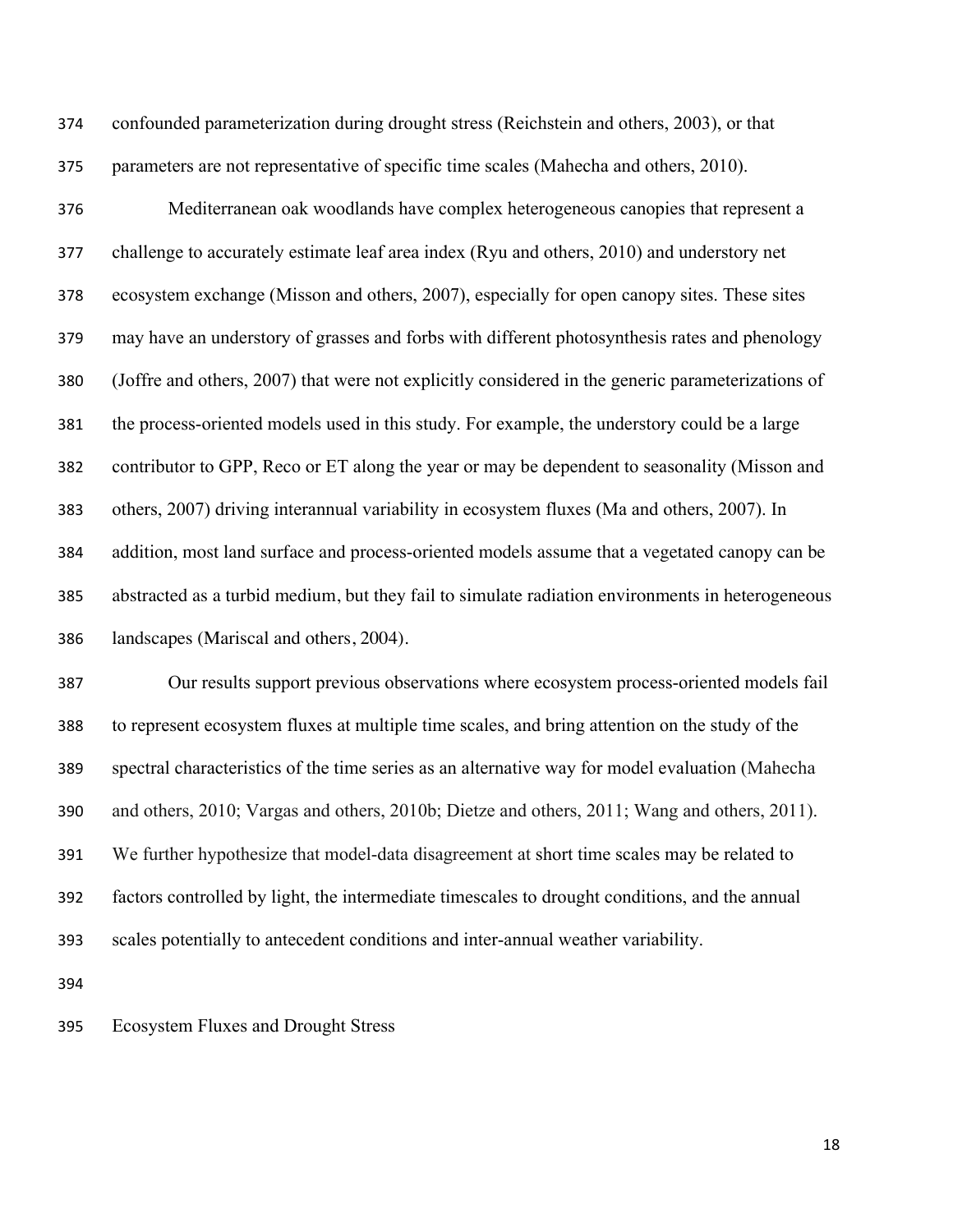Drought conditions were present for 30% of the measured days for evergreen sites and 41% of the days for deciduous sites. Thus, the challenge imposed by drought conditions to simulating ecosystem fluxes may affect the annual estimates of productivity and ecosystem carbon balance at water limited ecosystems (Richardson and others, 2010; van der Molen and others, 2011). Our results support the hypothesis of overall data-model disagreement by systematically overestimating daily Reco under drought stress at both plant functional types. The results support that drought has a strong influence on simulating Reco, and therefore it is advisable that model parameters should follow a seasonal course in response to this condition in Mediterranean ecosystems (Reichstein and others, 2003). Importantly, daily GPP was underestimated under drought conditions at deciduous sites, which could be a result of the role of stomatal conductance, maximum carboxylation rate (*Vcmax*) and maximum rate of electron transport (*Jmax*) influence on leaf scale photosynthesis under drought (Xu and Baldocchi, 2003; Limousin and others, 2010). This may be especially important when taken into account the REW and its influence on photosynthesis rates at the canopy scale (Rambal and others, 2003) and model parameters (Keenan and others, 2009; Keenan and others, 2010b). Across sites and years we observed a slight reduction on the mean daily values of GPP and Reco under drought conditions but these were associated with large variability (Table 3). Previous studies have shown an important reduction in assimilation (Xu and Baldocchi, 2003; Limousin and others, 2010) and respiration (Reichstein and others, 2003) under drought. However, there are also lag effects at the seasonal scale where assimilation and respiration increase at the time when soil water content starts to decrease (Baldocchi and others, 2010;

Vargas and others, 2010a). Thus, lag effects between wet and dry seasons and their influence on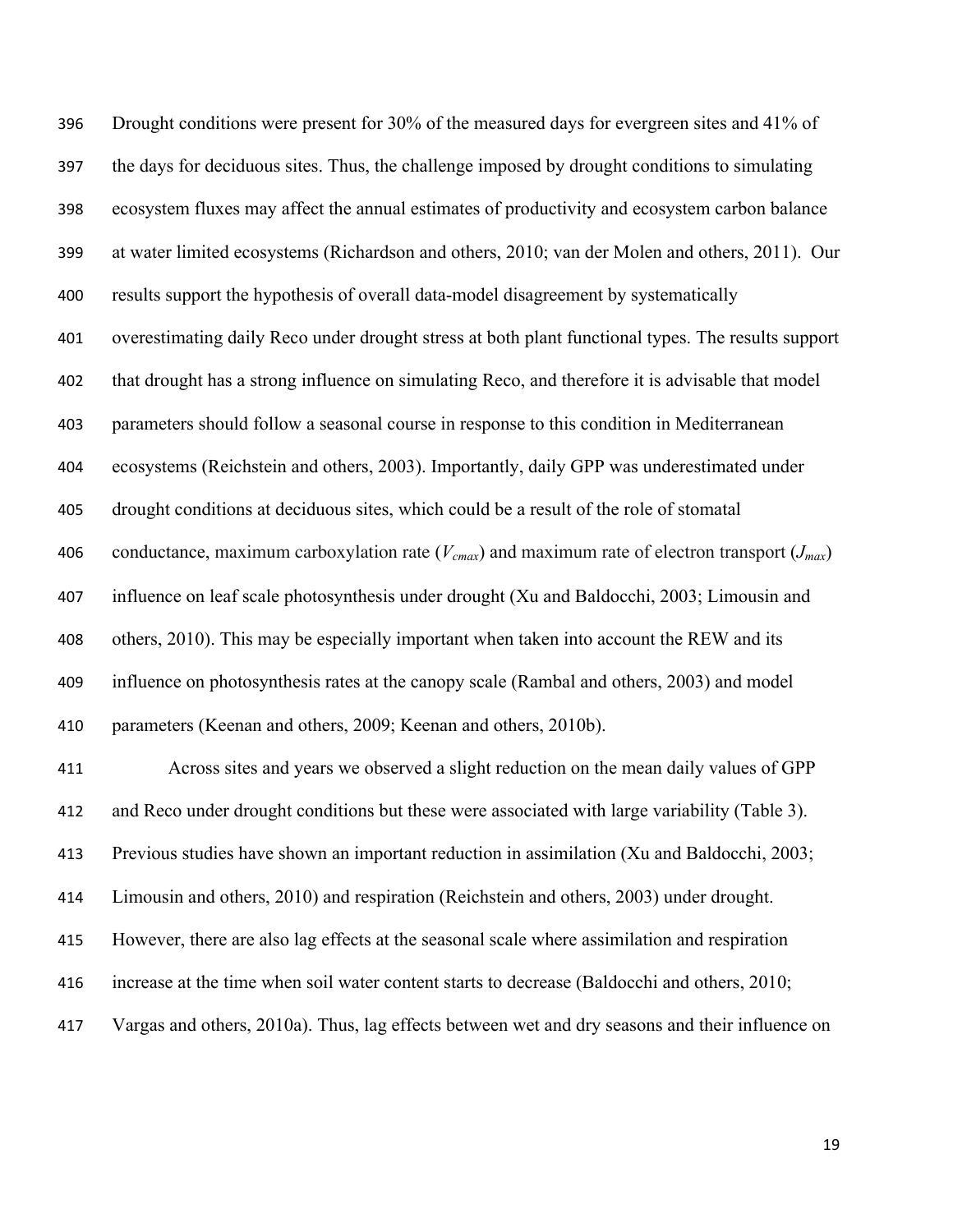REW and ecosystem fluxes are important and explain the large variability observed in the mean calculation of these fluxes divided by drought conditions (Table 3).

 The potential access to ground water by the trees through deep roots is an important adaptation that influence plant function (David and others, 2007; Miller and others, 2010). A deeper rooting depth may result in access to more soil, and a potential access to ground water that may have a direct effect on stomata conductance and an indirect effect on Reco. Furthermore, oak trees that have access to ground water may perform hydraulic lift and redistribute water to shallow soil layers stimulating microbial activity and potentially heterotrophic soil respiration. Recently there have been efforts improving how to simulate water table depth and how roots utilize the water as the water table fluctuates in order to improve evapotranspiration estimates (Ichii and others, 2009; Soylu and others, 2011; Thompson and others, 2011), and could have implications for representation of other ecosystem fluxes. Finally, Reco may be challenging to represent under drought conditions especially after light rain pulse events that could rapidly increase heterotrophic respiration. These light rain pulse events may not be sufficient to reduce drought conditions as water may not permeate and increase soil water content at deeper soil depths (Thomey and others, 2011). Furthermore, heterotrophic respiration may be substantially increased after these light rain pulses due to organic matter breakdown by photodegradation during the dry and hot summers (Brandt and others, 2009). Thus, understanding pulse dynamics in these ecosystems has been an important topic to understand shifts in contribution of ecosystem fluxes (Baldocchi and others, 2006; Thomey and others, 2011).

Implications, Limitations and Future Considerations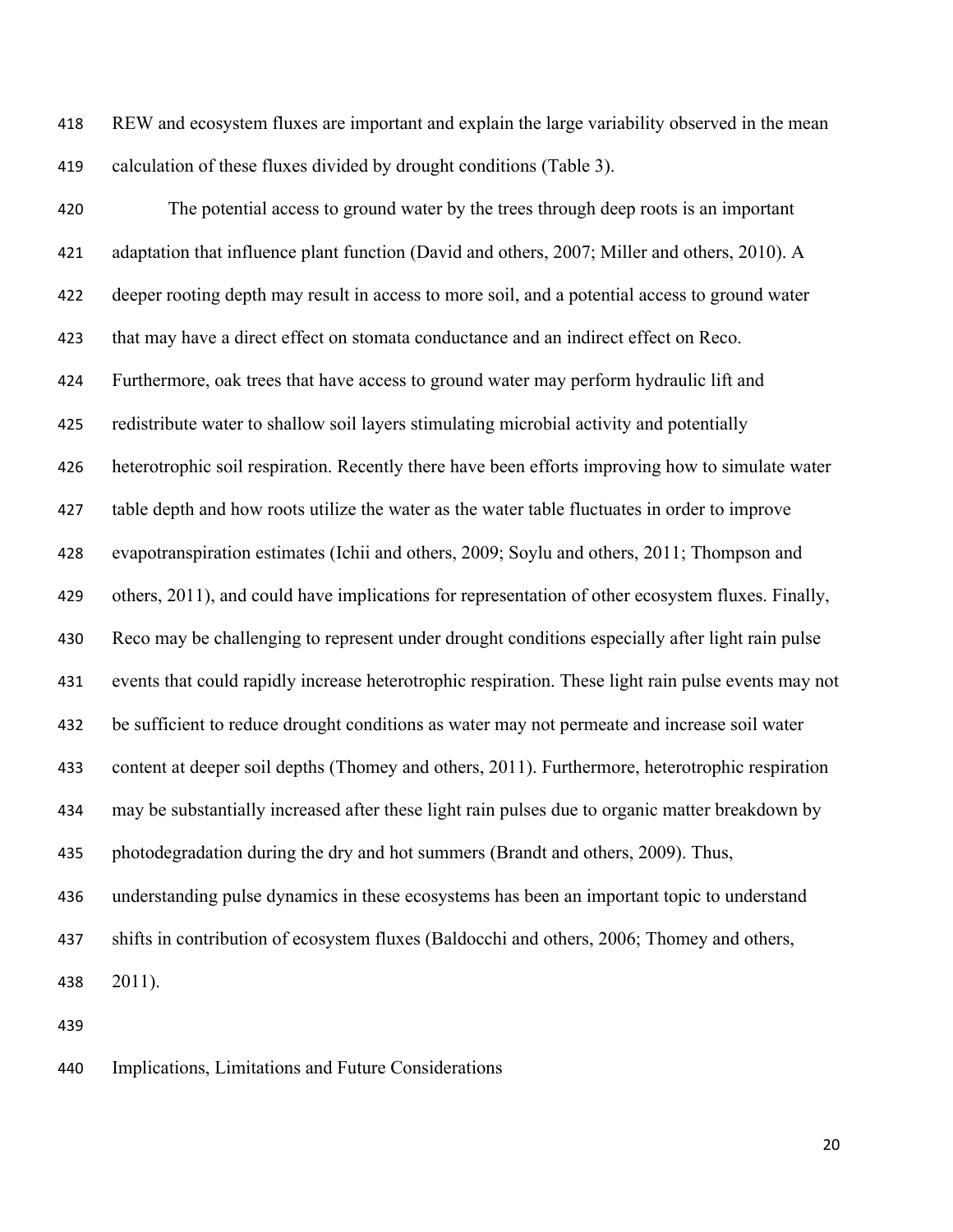Historically, model improvements have focused on how drought stress influence photosynthesis, but fewer efforts have been made for the role of drought stress of Reco (van der Molen and others, 2011) and ET (Ichii and others, 2009; Soylu and others, 2011; Thompson and others, 444 2011). Our results show that systematic overestimation in Reco during drought conditions at both evergreen and deciduous Mediterranean oak woodlands, and support previous observations that models need improvements on how drought conditions control Reco (Reichstein and others, 2002a). Finally, evergreen sites have lower photosynthetic capacity but longer growing seasons than deciduous sites, which results at similar annual sums of ecosystem fluxes (Baldocchi and others, 2010; and this study). Our results show that deciduous sites are more resilient to drought, whereas evergreen sites are more sensitive and decrease substantially ecosystem fluxes under drought. An incorrect representation of ecosystem fluxes may have larger implications under the context of climate change where droughts may become more common (Kharin and others, 2007). For example, if plants will encounter more water stress in future years and model outputs overestimate Reco, then plants could be depleted faster from carbon (i.e., carbon starvation) and die faster than in reality. This scenario could be enhanced by the potential underestimation of GPP under drought conditions for deciduous sites limiting the carbon input into the system and generating a positive feedback for carbon depletion and therefore plant mortality. Thus, the omission or misrepresentation of how models response to water deficit will influence predictions about how ecosystems may evolve, adapt and respond to past and future environmental changes. Potential modeling experiments and advancements could focus on: a) model sensitivity for water holding capacity, soil drainage and percolation that could affect model design and parameterizations; b) the effect of changes in rooting depth and the ability of roots for extracting water across the soil-water compartment (e.g., root weighted soil moisture, access of water by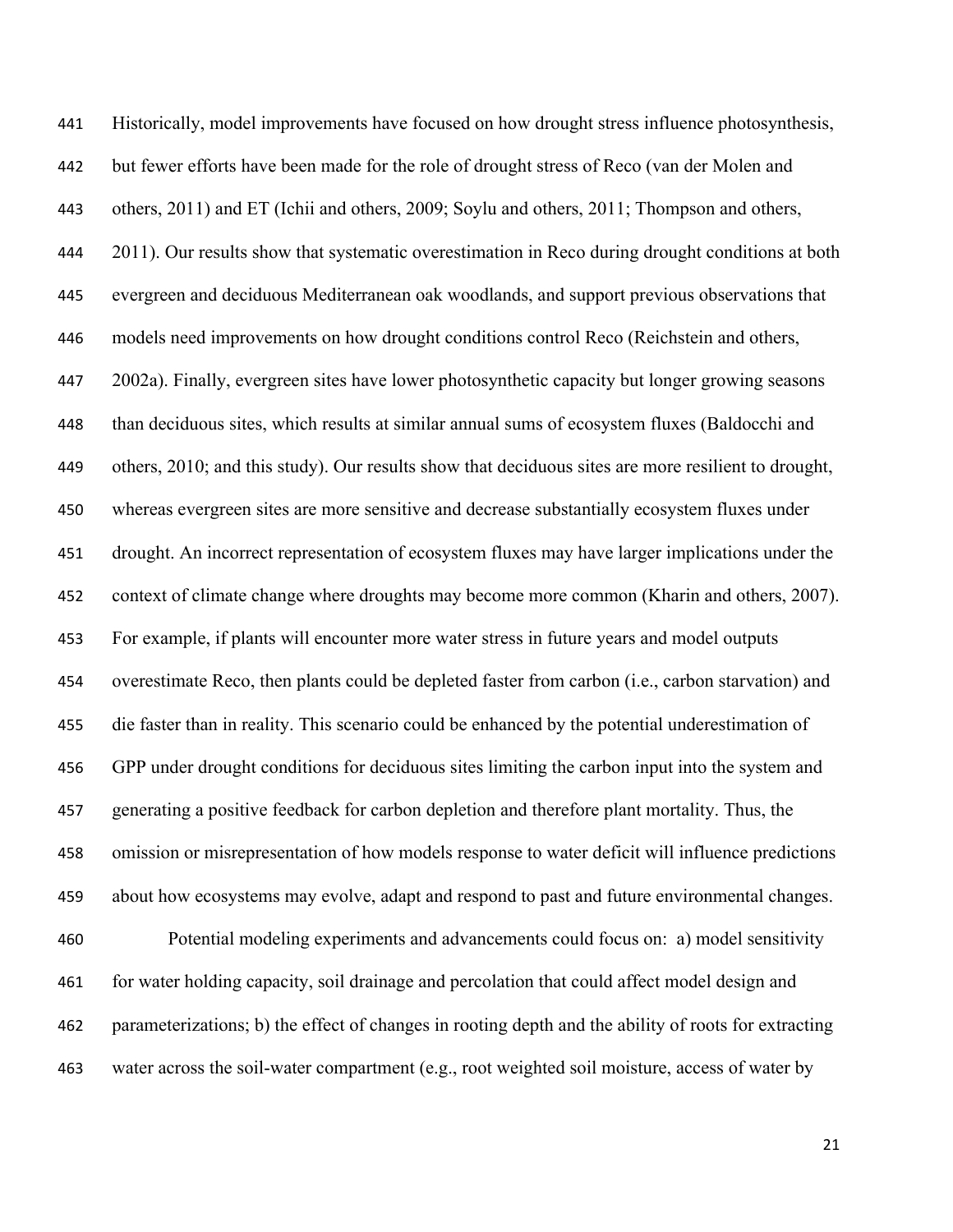deep roots) or soil depth and their relationship with soil texture across Mediterranean ecosystems and plant functional types; c) consistently evaluate the autotrophic and heterotrophic contribution of Reco across a wide range of ecosystems and weather conditions including different ranges of drought stress; d) consider the uncertainty for model parameters, initialization and random and systematic errors within measurements under the proposed experiments; e) studies on radiative transfer models and the light absorbed by tree leaves and the understory layer (Kobayashi and others, 2012); and e) hierarchy model comparisons to better identify differences in model-data agreement based on a systematic evaluation of model structures (Vogel and others, 1995). This study represents a first attempt to evaluate the overall performance of multiple models for whole ecosystem carbon and water cycling across deciduous and evergreen Mediterranean oak woodlands within FLUXNET. Our results summarize generalities on model- data disagreement but these vary for any specific site and any specific model that could be improved by site-specific model parameterizations (Keenan and others, 2009; Keenan and others, 2010b). Therefore, the generality of these multi-model meta-analysis results needs to be tested at more study sites, across different years, and using a larger set of ecosystem process- oriented models. It is clear that longer time series are needed in order to account for model-data agreements especially to account for inter-annual variability. Finally, the difficulty in representing responses of ecosystem fluxes in drought prone ecosystems is exacerbated by the biogeochemistry of a vertically stratified canopy with multiple layers of vegetation (e.g., grasses and trees), soil hydrology (Sonnentag and others, 2008), and has been identified as a key challenge for the next generation of global climate models (Lawrence and others, 2007). 

### ACKNOWLEDGEMENTS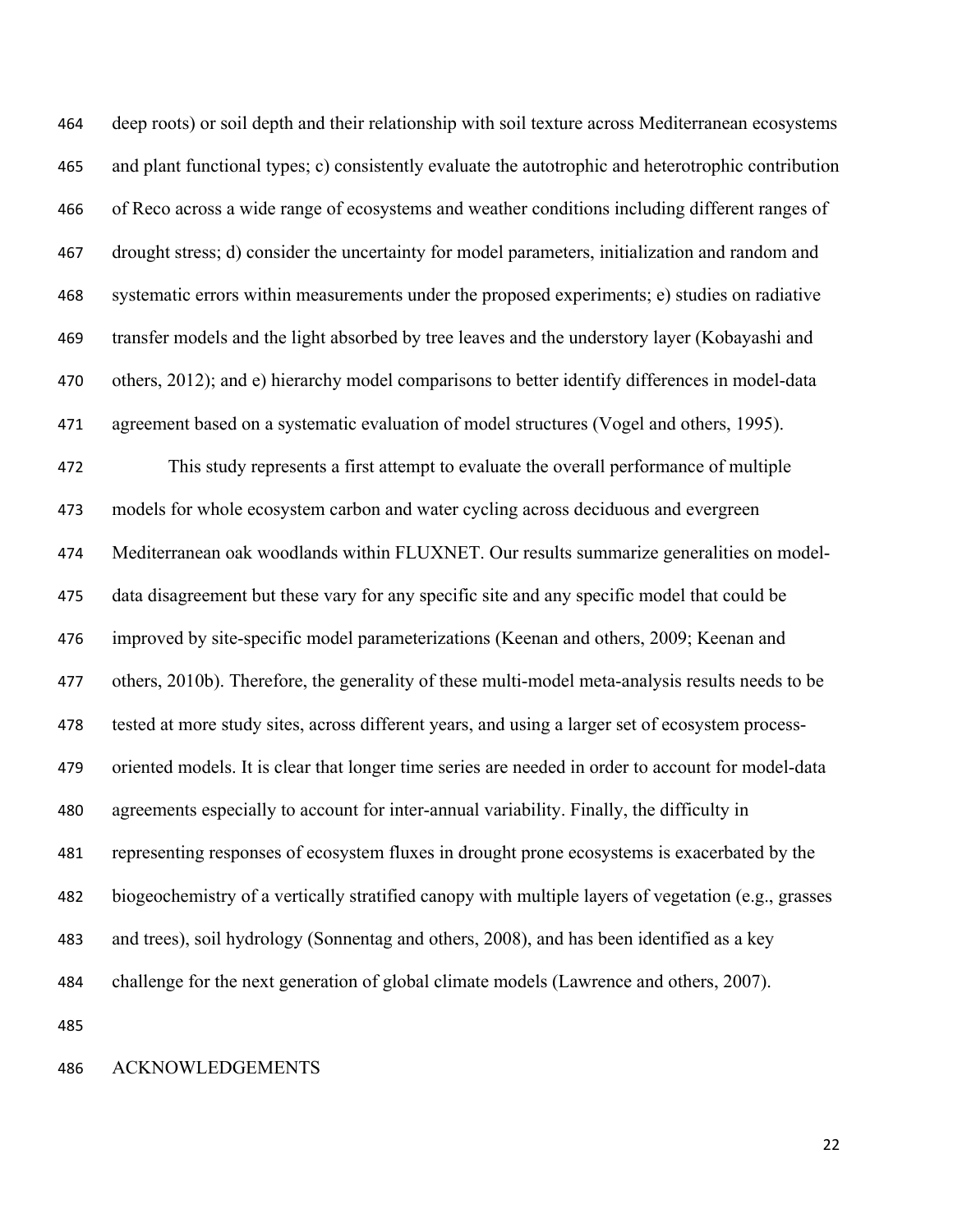| 487 | This work used data produced in the La Thuile 2007 FLUXNET workshop. We thank Deb                |
|-----|--------------------------------------------------------------------------------------------------|
| 488 | Agarwal, Dario Papale, Markus Reichstein, and Catharine van Ingen for their work in the          |
| 489 | organization of the La Thuile data set. We acknowledge financial support for database            |
| 490 | development and maintenance from CarboeuropeIP, FAO-GTOS-TCO, iLEAPS, the Max                    |
| 491 | Planck Institute for Biogeochemistry, the National Science Foundation, the University of Tuscia, |
| 492 | the US Department of Energy, the Berkeley Water Center, the Lawrence Berkeley National           |
| 493 | Laboratory, Microsoft Research eScience, and Oak Ridge National Laboratory, University of        |
| 494 | Virginia. J.P. and A.C. thanks João Banza for collecting flux tower measurements and Teresa do   |
| 495 | Paço for reviewing and correcting evapotranspiration fluxes in Évora experimental site. R.V.     |
| 496 | acknowledges support from Ciencia Básica CONACyT (152671). D. Pearson was supported by           |
| 497 | the Joint UK DECC/Defra Met Office Hadley Centre Climate Programme (GA01101). D. Papale          |
| 498 | acknowledges the support from GHG-Europe FP7 European project. This manuscript was               |
| 499 | improved by comments of two anonymous reviewers and Dr. Thomas Hickler.                          |
| 500 |                                                                                                  |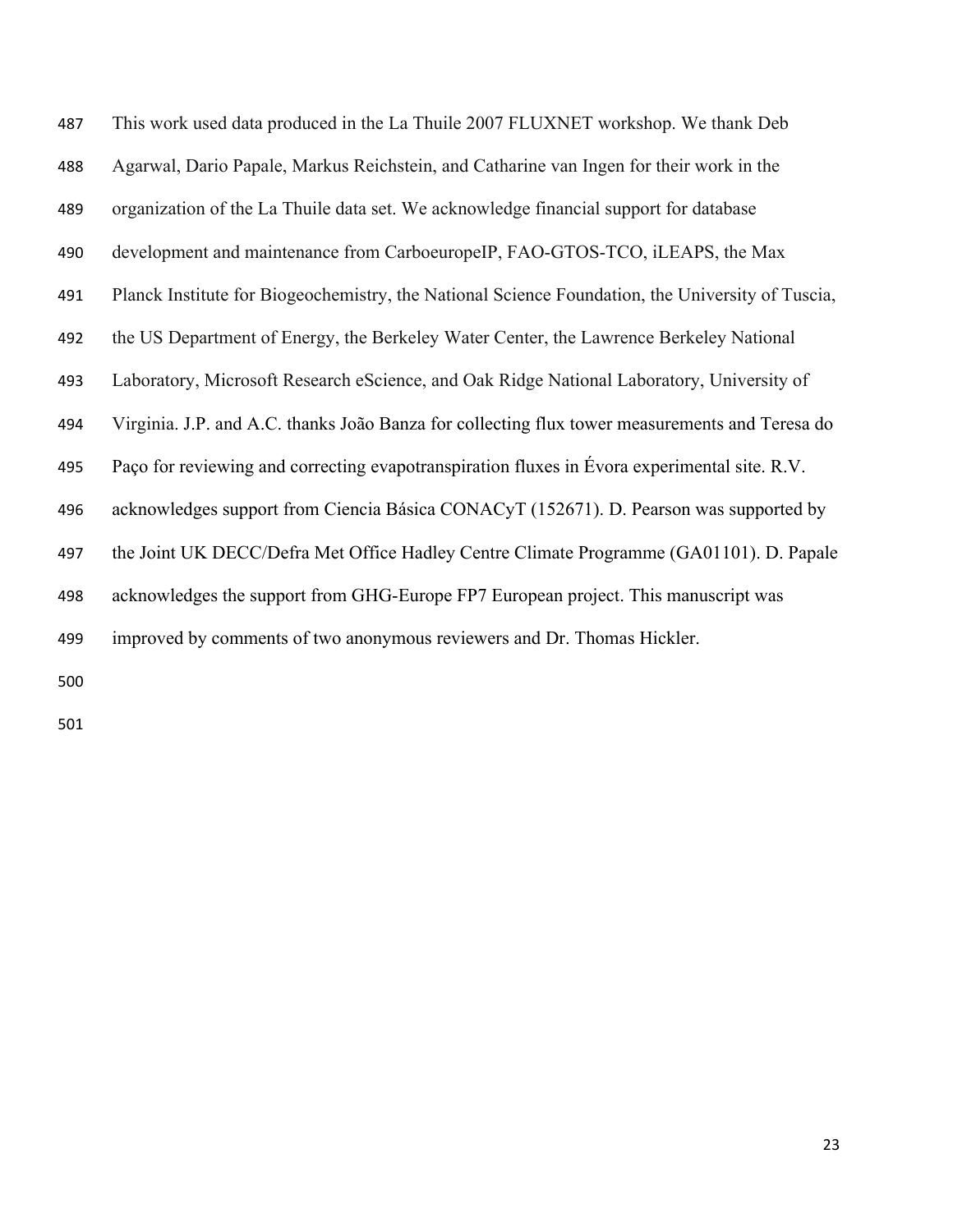#### REFERENCES

| 503 | Aubinet, M., Grelle, A., Ibrom, A., Rannik, U., Moncrieff, J., Foken, T., Kowalski, A.S., Martin, P.H., |  |  |  |  |  |  |  |  |  |  |
|-----|---------------------------------------------------------------------------------------------------------|--|--|--|--|--|--|--|--|--|--|
|-----|---------------------------------------------------------------------------------------------------------|--|--|--|--|--|--|--|--|--|--|

- Berbigier, P., Bernhofer, C., Clement, R., Elbers, J., Granier, A., Grunwald, T., Morgenstern, K.,
- Pilegaard, K., Rebmann, C., Snijders, W., Valentini, R., Vesala, T., 2000. Estimates of the annual
- net carbon and water exchange of forests: The EUROFLUX methodology. Adv Ecol Res 30, 113-
- 175.
- Baldocchi, D., Tang, J.W., Xu, L.K., 2006. How switches and lags in biophysical regulators affect spatial- temporal variation of soil respiration in an oak-grass savanna. Journal of Geophysical Research-Biogeosciences 111, doi:10.1029/2005JG000063.
- Baldocchi, D., Xu, L., 2007. What limits evaporation from Mediterranean oak woodlands The supply of
- moisture in the soil, physiological control by plants or the demand by the atmosphere? AdWR 30, 2113-2122.
- Baldocchi, D.D., Ma, S.Y., Rambal, S., Misson, L., Ourcival, J.M., Limousin, J.M., Pereira, J., Papale,
- D., 2010. On the differential advantages of evergreenness and deciduousness in mediterranean oak woodlands: a flux perspective. Ecol. Appl. 20, 1583-1597.
- Ball, J.T., Berry, J.A., 1982. The Ci/Cs ratio: a basis for predicting stomatal control of photosynthesis. Carnegie Institute Washington Year Book, pp. 88–92.
- Ball, J.T., Berry, J.A., Woodrow, I.E., 1987. A model predicting stomatal conductance and its

contribution to the control of photosynthesis under different environmental conditions. In:

- Binggins, I.J. (Ed.), Progress in Photosynthesis Research, Vol. IV, Martinus Nijhoff, Dordrecht., pp. 221–224.
- Beer, C., Reichstein, M., Tomelleri, E., Ciais, P., Jung, M., Carvalhais, N., Rodenbeck, C., Arain, M.A.,
- Baldocchi, D., Bonan, G.B., Bondeau, A., Cescatti, A., Lasslop, G., Lindroth, A., Lomas, M.,
- Luyssaert, S., Margolis, H., Oleson, K.W., Roupsard, O., Veenendaal, E., Viovy, N., Williams,
- C., Woodward, F.I., Papale, D., 2010. Terrestrial Gross Carbon Dioxide Uptake: Global
- Distribution and Covariation with Climate. Sci 329, 834-838.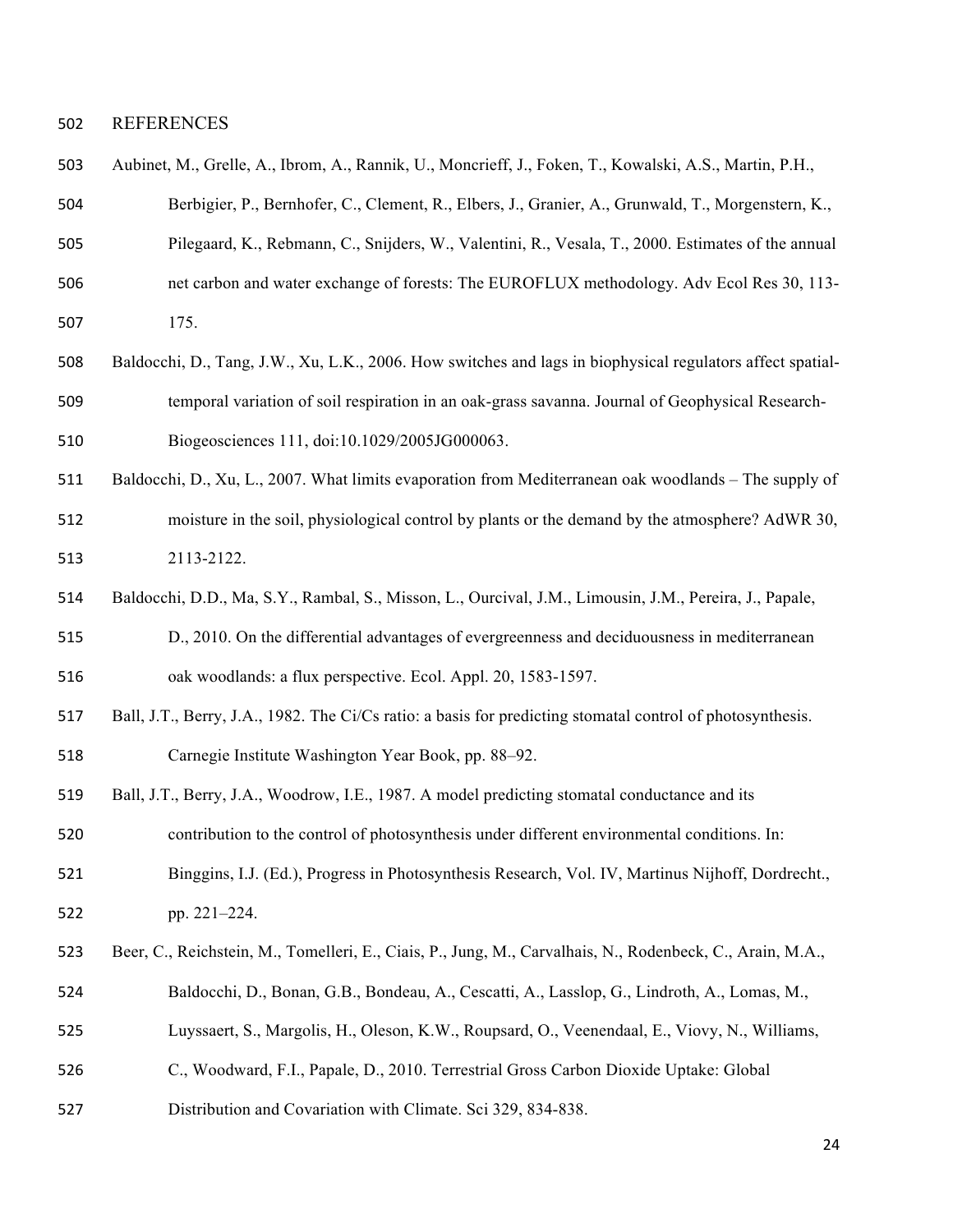| 528 | Bernier, P.Y., Breda, N., Granier, A., Raulier, F., Mathieu, F., 2002. Validation of a canopy gas exchange |
|-----|------------------------------------------------------------------------------------------------------------|
| 529 | model and derivation of a soil water modifier for transpiration for sugar maple (Acer saccharum            |
| 530 | Marsh.) using sap flow density measurements. For. Ecol. Manage. 163, 185-196.                              |
| 531 | Best, M.J., Pryor, M., Clark, D.B., Rooney, G.G., Essery, R.L.H., Menard, C.B., Edwards, J.M., Hendry,     |
| 532 | M.A., Porson, A., Gedney, N., Mercado, L.M., Sitch, S., Blyth, E., Boucher, O., Cox, P.M.,                 |
| 533 | Grimmond, C.S.B., Harding, R.J., 2011. The Joint UK Land Environment Simulator (JULES),                    |
| 534 | model description - Part 1: Energy and water fluxes. Geosci Model Dev 4, 677-699.                          |
| 535 | Brandt, L.A., Bohnet, C., King, J.Y., 2009. Photochemically induced carbon dioxide production as a         |
| 536 | mechanism for carbon loss from plant litter in arid ecosystems. Journal of Geophysical Research-           |
| 537 | Biogeosciences 114, -.                                                                                     |
| 538 | Carbone, M.S., Still, C.J., Ambrose, A.R., Dawson, T.E., Williams, A.P., Boot, C.M., Schaeffer, S.M.,      |
| 539 | Schimel, J.P., 2011. Seasonal and episodic moisture controls on plant and microbial contributions          |
| 540 | to soil respiration. Oecologia 167, 265-278.                                                               |
| 541 | Casals, P., Gimeno, C., Carrara, A., Lopez-Sangil, L., Sanz, M., 2009. Soil CO2 efflux and extractable     |
| 542 | organic carbon fractions under simulated precipitation events in a Mediterranean Dehesa. Soil              |
| 543 | Biol. Biochem. 41, 1915-1922.                                                                              |
| 544 | Clark, D.B., Mercado, L.M., Sitch, S., Jones, C.D., Gedney, N., Best, M.J., Pryor, M., Rooney, G.G.,       |
| 545 | Essery, R.L.H., Blyth, E., Boucher, O., Harding, R.J., Huntingford, C., Cox, P.M., 2011. The               |
| 546 | Joint UK Land Environment Simulator (JULES), model description - Part 2: Carbon fluxes and                 |
| 547 | vegetation dynamics. Geosci Model Dev 4, 701-722.                                                          |
| 548 | Collatz, G.J., Ball, J.T., Grivet, C., Berry, J.A., 1991. Physiological and environmental regulation of    |
| 549 | stomatal conductance, photosynthesis and transpiration: A model that includes a laminar                    |
| 550 | boundary layer. Agr Forest Meteorol 54, 107-136.                                                           |
| 551 | Dai, A.G., Trenberth, K.E., Qian, T.T., 2004. A global dataset of Palmer Drought Severity Index for        |
| 552 | 1870-2002: Relationship with soil moisture and effects of surface warming. Journal of                      |
| 553 | Hydrometeorology 5, 1117-1130.                                                                             |
|     |                                                                                                            |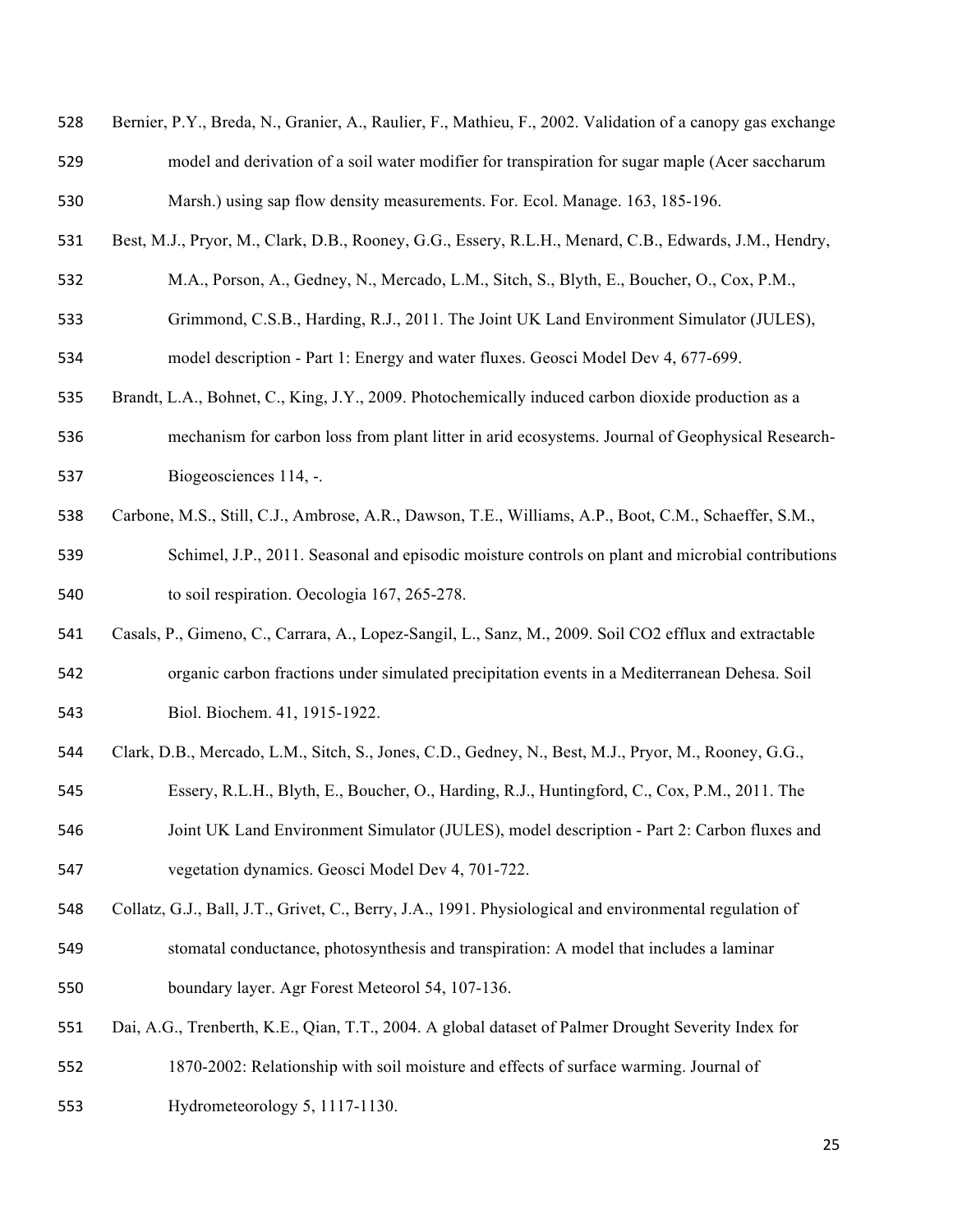| 554 | David, T.S., Henriques, M.O., Kurz-Besson, C., Nunes, J., Valente, F., Vaz, M., Pereira, J.S., Siegwolf, |
|-----|----------------------------------------------------------------------------------------------------------|
| 555 | R., Chaves, M.M., Gazarini, L.C., David, J.S., 2007. Water-use strategies in two co-occurring            |
| 556 | Mediterranean evergreen oaks: surviving the summer drought. Tree Physiology 27, 793-803.                 |
| 557 | Dietze, M.C., Vargas, R., Richardson, A.D., Stoy, P.C., Barr, A.G., Anderson, R.S., Arain, M.A., Baker,  |
| 558 | I.T., Black, T.A., Chen, J.M., Ciais, P., Flanagan, L.B., Gough, C.M., Grant, R.F., Hollinger, D.,       |
| 559 | Izaurralde, R.C., Kucharik, C.J., Lafleur, P., Liu, S.G., Lokupitiya, E., Luo, Y.Q., Munger, J.W.,       |
| 560 | Peng, C.H., Poulter, B., Price, D.T., Ricciuto, D.M., Riley, W.J., Sahoo, A.K., Schaefer, K.,            |
| 561 | Suyker, A.E., Tian, H.Q., Tonitto, C., Verbeeck, H., Verma, S.B., Wang, W.F., Weng, E.S., 2011.          |
| 562 | Characterizing the performance of ecosystem models across time scales: A spectral analysis of            |
| 563 | the North American Carbon Program site-level synthesis. Journal of Geophysical Research-                 |
| 564 | Biogeosciences 116.                                                                                      |
| 565 | Ducoudré, N.I., Laval, K., Perrier, A., 1993. SECHIBA, a new set of parameterizations of the hydrologic  |
| 566 | exchanges at the landatmosphere interface within the LMD atmospheric circulation model. J.               |
| 567 | Clim. 6, 248-273.                                                                                        |
| 568 | Farquhar, G., Von Caemmerer, S., Berry, J., 1980. A biochemical model of photosynthetic CO2              |
| 569 | assimilation in leaves of C3 species. Planta 149, 78–90.                                                 |
| 570 | Friend, A.D., Schugart, H.H., Running, S.W., 1993. A physiology-based gap model of forest dynamics.      |
| 571 | Ecology 74, 792-797.                                                                                     |
| 572 | Giorgi, F., 2006. Climate change hot-spots. Geophys. Res. Lett. 33, L08707,                              |
| 573 | doi:08710.01029/02006GL025734.                                                                           |
| 574 | Giorgi, F., Lionello, P., 2008. Climate change projections for the Mediterranean region. Global Planet.  |
| 575 | Change 63, 90-104.                                                                                       |
| 576 | Gurevitch, J., Curtis, P.S., Jones, M.H., 2001. Meta-analysis in ecology. Adv. Ecol. Res. 32, 199-247.   |
| 577 | Hartmann, H., 2011. Will a 385 million year-struggle for light become a struggle for water and for       |
| 578 | carbon? - How trees may cope with more frequent climate change-type drought events. Global               |
| 579 | Change Biol. 17, 642-655.                                                                                |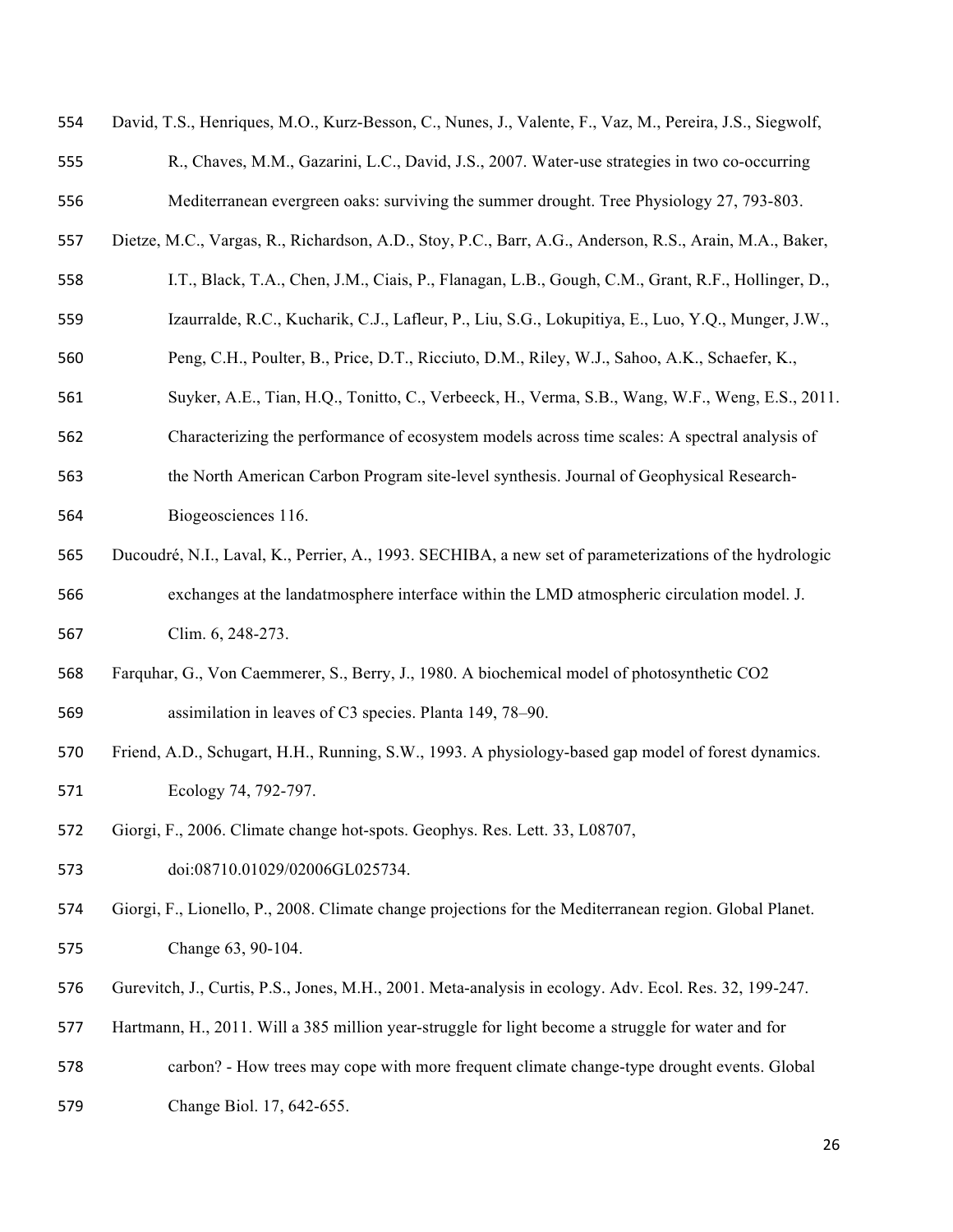- Hedges, L.V., Gurevitch, J., Curtis, P.S., 1999. The meta-analysis of response ratios in experimental ecology. Ecology 80, 1150-1156.
- Ichii, K., Wang, W.L., Hashimoto, H., Yang, F.H., Votava, P., Michaelis, A.R., Nemani, R.R., 2009.
- Refinement of rooting depths using satellite-based evapotranspiration seasonality for ecosystem modeling in California. Agr Forest Meteorol 149, 1907-1918.
- Joffre, R., Rambal, S., Damesin, C., 2007. Functional Attributes in Mediterranean-type Ecosystems. In: Pugnaire, F.I. (Ed.), Functional Plant Ecology, pp. 285-312.
- Ju, W.M., Chen, J.M., Black, T.A., Barr, A.G., Liu, J., Chen, B.Z., 2006. Modelling multi-year coupled carbon and water fluxes in a boreal aspen forest. Agr Forest Meteorol 140, 136-151.
- Jung, M., Le Maire, G., Zaehle, S., Luyssaert, S., Vetter, M., Churkina, G., Ciais, P., Viovy, N.,
- Reichstein, M., 2007. Assessing the ability of three land ecosystem models to simulate gross
- carbon uptake of forests from boreal to Mediterranean climate in Europe. Biogeosciences 4, 647- 656.
- Jung, M., Reichstein, M., Ciais, P., Seneviratne, S.I., Sheffield, J., Goulden, M.L., Bonan, G., Cescatti,
- A., Chen, J., de Jeu, R., Dolman, A.J., Eugster, W., Gerten, D., Gianelle, D., Gobron, N., Heinke,
- J., Kimball, J., Law, B.E., Montagnani, L., Mu, Q., Mueller, B., Oleson, K., Papale, D.,
- Richardson, A.D., Roupsard, O., Running, S., Tomelleri, E., Viovy, N., Weber, U., Williams, C.,
- Wood, E., Zaehle, S., Zhang, K., 2010. Recent decline in the global land evapotranspiration trend due to limited moisture supply. Nature 467, 951-954.
- Keenan, T., Garcia, R., Friend, A.D., Zaehle, S., Gracia, C., Sabate, S., 2009. Improved understanding of drought controls on seasonal variation in Mediterranean forest canopy CO2 and water fluxes
- through combined in situ measurements and ecosystem modelling. Biogeosciences 6, 1423-1444.
- Keenan, T., Sabate, S., Gracia, C., 2010a. The importance of mesophyll conductance in regulating forest ecosystem productivity during drought periods. Global Change Biol. 16, 1019-1034.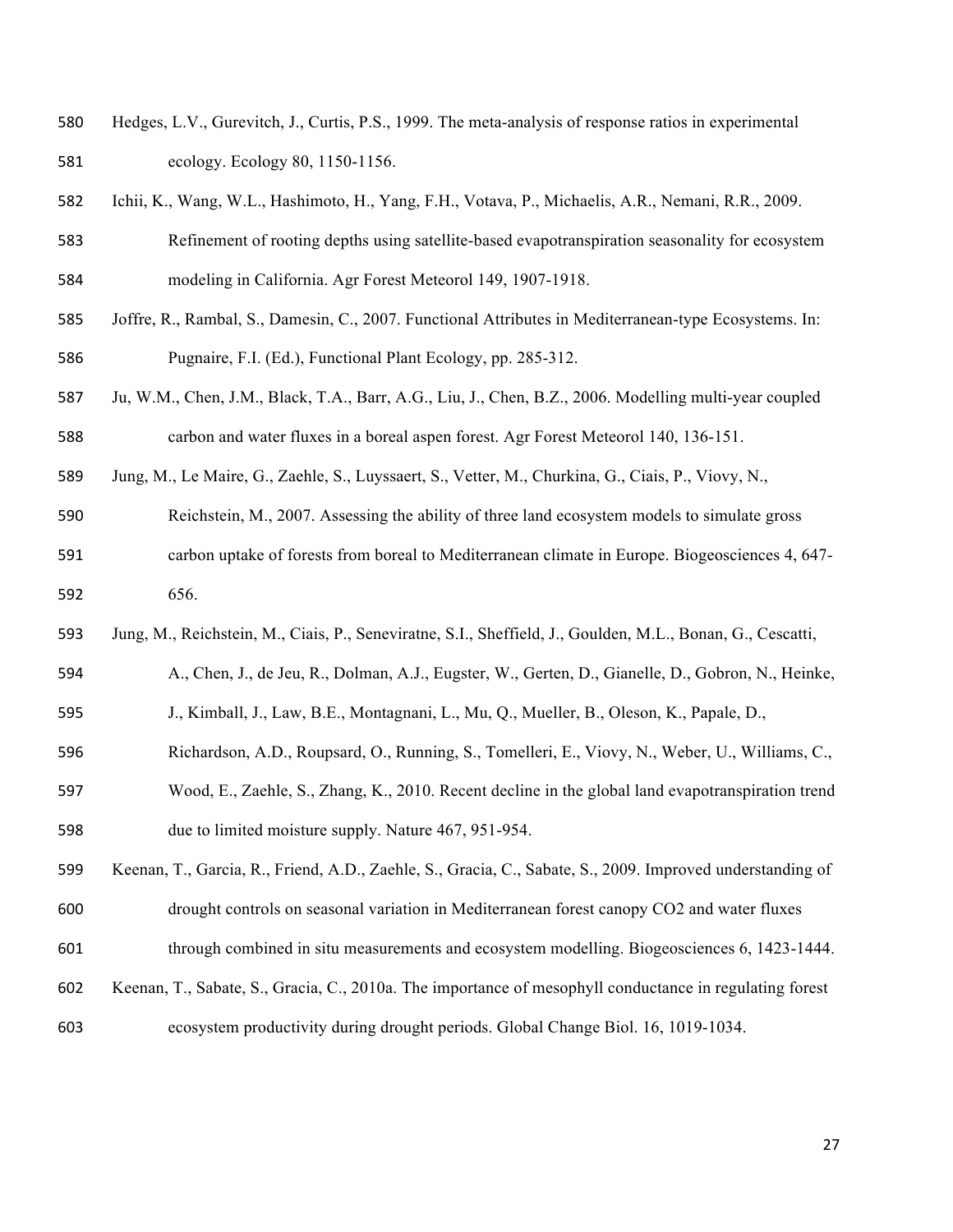| 604 | Keenan, T., Sabate, S., Gracia, C., 2010b. Soil water stress and coupled photosynthesis–conductance          |
|-----|--------------------------------------------------------------------------------------------------------------|
| 605 | models: Bridging the gap between conflicting reports on the relative roles of stomatal, mesophyll            |
| 606 | conductance and biochemical limitations to photosynthesis. Agr Forest Meteorol 150, 443-453.                 |
| 607 | Kharin, V.V., Zwiers, F.W., Zhang, X.B., Hegerl, G.C., 2007. Changes in temperature and precipitation        |
| 608 | extremes in the IPCC ensemble of global coupled model simulations. J. Clim. 20, 1419-1444.                   |
| 609 | Kobayashi, H., Baldocchi, D.D., Ryu, Y., Chen, Q., Ma, S.Y., Osuna, J.L., Ustin, S.L., 2012. Modeling        |
| 610 | energy and carbon fluxes in a heterogeneous oak woodland: A three-dimensional approach. Agr                  |
| 611 | Forest Meteorol 152, 83-100.                                                                                 |
| 612 | Kowalczyk, E.A., Wang, Y.P., Law, R.M., Davies, H.L., McGregor, J.L., Abramowitz, G., 2006. The              |
| 613 | CSIRO Atmosphere Biosphere Land Exchange (CABLE) model for use in climate models and as                      |
| 614 | an offline model. CSIRO Marine and Atmospheric Research Paper 013, CSIRO, Australia, pp.                     |
| 615 | (http://www.cmar.csiro.au/e-print/open/kowalczykea 2006a.pdf).                                               |
| 616 | Krinner, G., Viovy, N., de Noblet-Ducoudre, N., Ogee, J., Polcher, J., Friedlingstein, P., Ciais, P., Sitch, |
| 617 | S., Prentice, I.C., 2005. A dynamic global vegetation model for studies of the coupled                       |
| 618 | atmosphere-biosphere system. Global Biogeochem. Cycles 19, -.                                                |
| 619 | Lawrence, D.M., Thornton, P.E., Oleson, K.W., Bonan, G.B., 2007. The partitioning of                         |
| 620 | evapotranspiration into transpiration, soil evaporation, and canopy evaporation in a GCM:                    |
| 621 | Impacts on land-atmosphere interaction. Journal of Hydrometeorology 8, 862-880.                              |
| 622 | Leuning, R., Kelliher, F.M., Depury, D.G.G., Schulze, E.D., 1995. Leaf nitrogen, photosynthesis,             |
| 623 | conductance and transpiration: scaling from leaves to canopies. Plant Cell and Environment 18,               |
| 624 | 1183-1200.                                                                                                   |
| 625 | Limousin, J.M., Misson, L., Lavoir, A.V., Martin, N.K., Rambal, S., 2010. Do photosynthetic limitations      |
| 626 | of evergreen Quercus ilex leaves change with long-term increased drought severity? Plant Cell                |
| 627 | Environ 33, 863-875.                                                                                         |
| 628 | Lloyd, J., Taylor, J.A., 1994. On the temperature dependence of soil respiration. Funct. Ecol. 8, 315-323.   |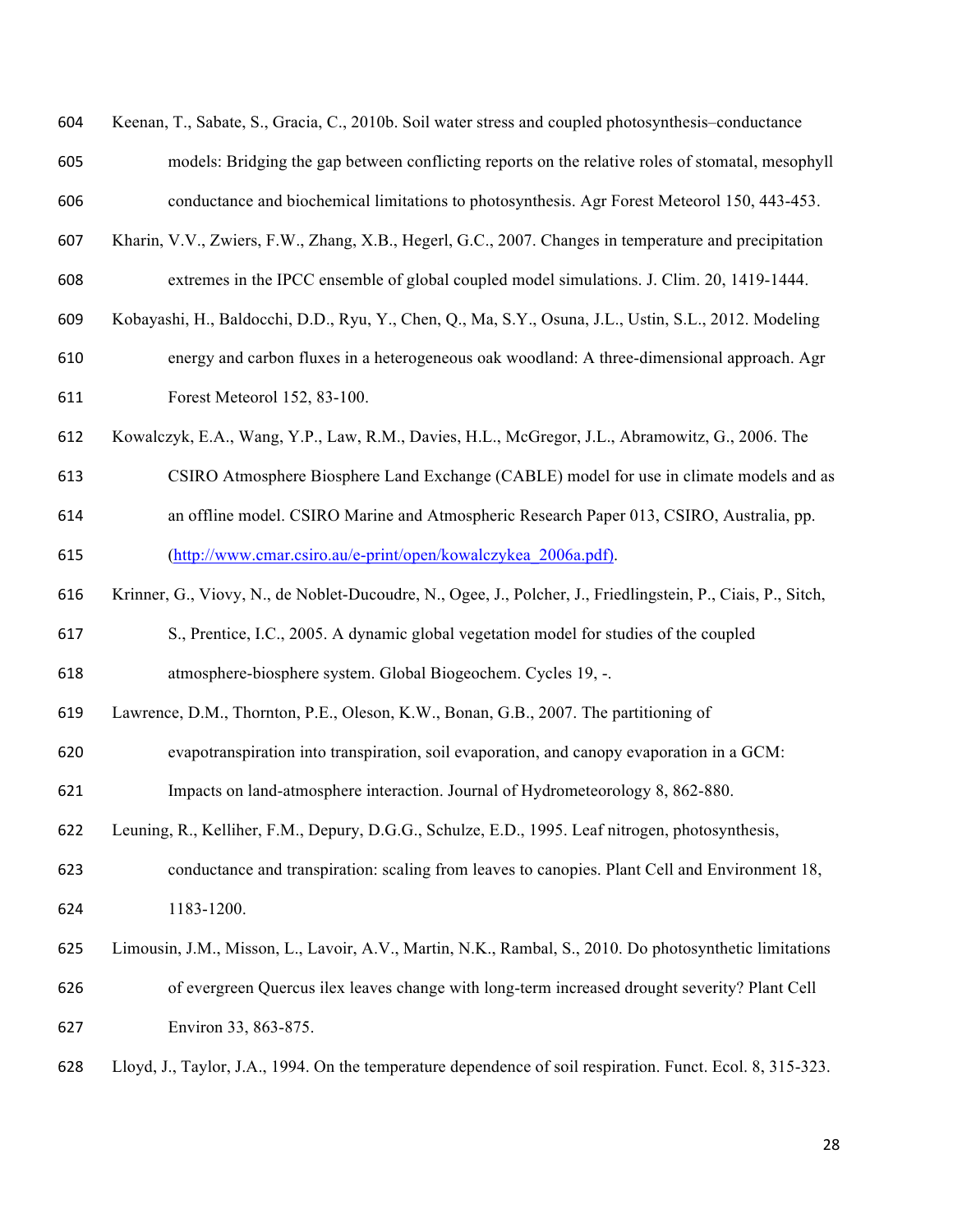| 629 | Ma, S.Y., Baldocchi, D.D., Xu, L.K., Hehn, T., 2007. Inter-annual variability in carbon dioxide exchange    |
|-----|-------------------------------------------------------------------------------------------------------------|
| 630 | of an oak/grass savanna and open grassland in California. Agr Forest Meteorol 147, 157-171.                 |
| 631 | Mahecha, M.D., Reichstein, M., Jung, M., Seneviratne, S.I., Zaehle, S., Beer, C., Braakhekke, M.C.,         |
| 632 | Carvalhais, N., Lange, H., Le Maire, G., Moors, E., 2010. Comparing observations and process-               |
| 633 | based simulations of biosphere-atmosphere exchanges on multiple timescales. Journal of                      |
| 634 | Geophysical Research-Biogeosciences 115, G02003.                                                            |
| 635 | Mariscal, M.J., Martens, S.N., Ustin, S.L., Chen, J.Q., Weiss, S.B., Roberts, D.A., 2004. Light-            |
| 636 | transmission profiles in an old-growth forest canopy: Simulations of photosynthetically active              |
| 637 | radiation by using spatially explicit radiative transfer models. Ecosystems 7, 454-467.                     |
| 638 | Miller, G.R., Chen, X.Y., Rubin, Y., Ma, S.Y., Baldocchi, D.D., 2010. Groundwater uptake by woody           |
| 639 | vegetation in a semiarid oak savanna. Water Resour. Res. 46, -.                                             |
| 640 | Misson, L., Baldocchi, D.D., Black, T.A., Blanken, P.D., Brunet, Y., Yuste, J.C., Dorsey, J.R., Falk, M.,   |
| 641 | Granier, A., Irvine, M.R., Jarosz, N., Lamaud, E., Launiainen, S., Law, B.E., Longdoz, B.,                  |
| 642 | Loustau, D., Mckay, M., Paw, K.T., Vesala, T., Vickers, D., Wilson, K.B., Goldstein, A.H., 2007.            |
| 643 | Partitioning forest carbon fluxes with overstory and understory eddy-covariance measurements: A             |
| 644 | synthesis based on FLUXNET data. Agr Forest Meteorol 144, 14-31.                                            |
| 645 | Misson, L., Rocheteau, A., Rambal, S., Ourcival, J.M., Limousin, J.M., Rodriguez, R., 2010. Functional      |
| 646 | changes in the control of carbon fluxes after 3 years of increased drought in a Mediterranean               |
| 647 | evergreen forest? Global Change Biol. 6, 2461-2475.                                                         |
| 648 | Monteith, J.L., 1965. Evaporation and the environment. Symposium of the Society of Exploratory              |
| 649 | Biology 19, 205-234.                                                                                        |
| 650 | Morales, P., Sykes, M.T., Prentice, I.C., Smith, P., Smith, B., Bugmann, H., Zierl, B., Friedlingstein, P., |
| 651 | Viovy, N., Sabate, S., Sanchez, A., Pla, E., Gracia, C.A., Sitch, S., Arneth, A., Ogee, J., 2005.           |
| 652 | Comparing and evaluating process-based ecosystem model predictions of carbon and water fluxes               |
| 653 | in major European forest biomes. Global Change Biol. 11, 2211-2233.                                         |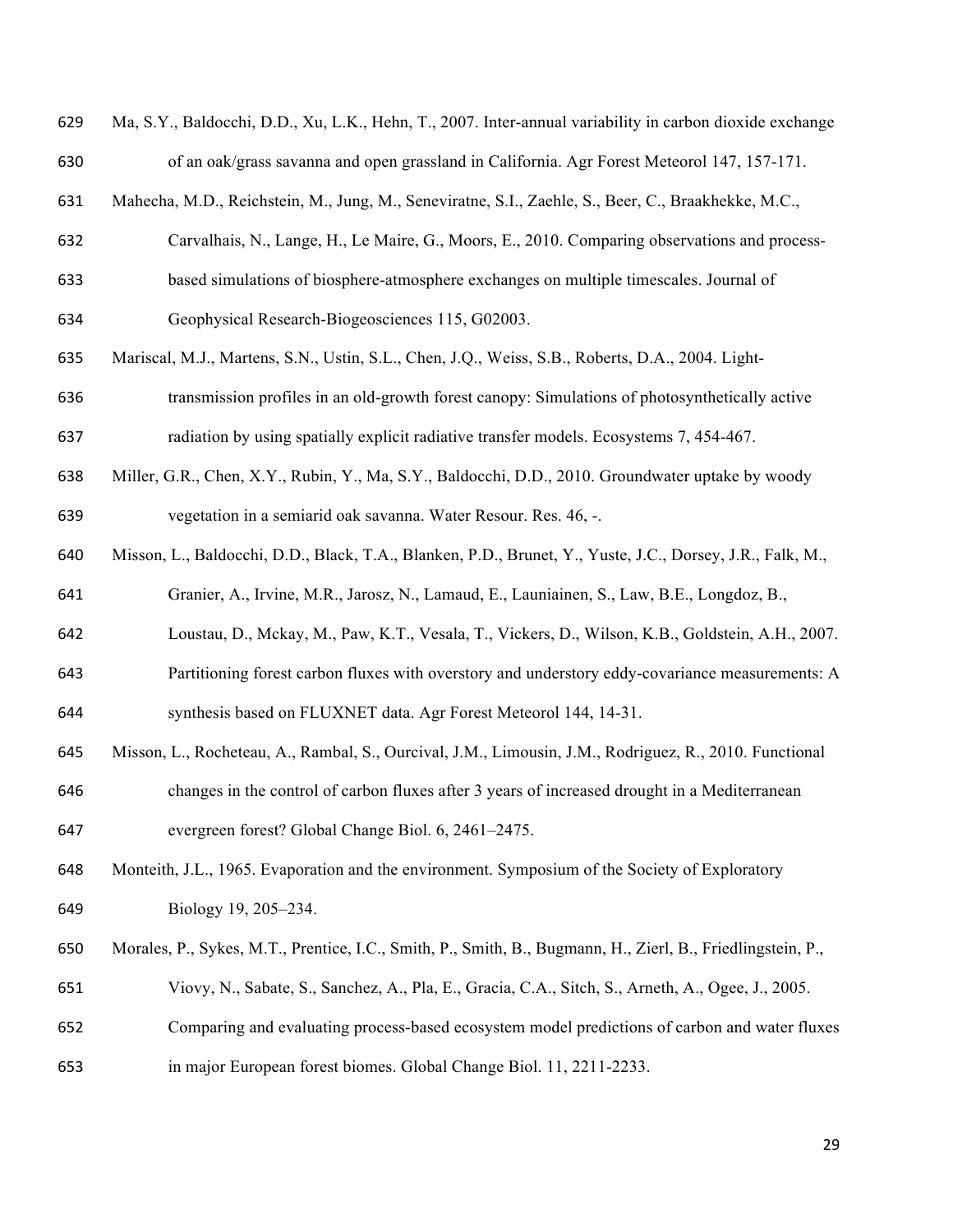| 654 | Papale, D., Reichstein, M., Aubinet, M., Canfora, E., Bernhofer, C., Kutsch, W., Longdoz, B., Rambal,          |
|-----|----------------------------------------------------------------------------------------------------------------|
| 655 | S., Valentini, R., Vesala, T., Yakir, D., 2006. Towards a standardized processing of Net                       |
| 656 | Ecosystem Exchange measured with eddy covariance technique: algorithms and uncertainty                         |
| 657 | estimation. Biogeosciences 3, 571-583.                                                                         |
| 658 | Pereira, J.S., Mateus, J.A., Aires, L.M., Pita, G., Pio, C., David, J.S., Andrade, V., Banza, J., David, T.S., |
| 659 | Paco, T.A., Rodrigues, A., 2007. Net ecosystem carbon exchange in three contrasting                            |
| 660 | Mediterranean ecosystems - the effect of drought. Biogeosciences 4, 791-802.                                   |
| 661 | Rambal, S., Joffre, R., Ourcival, J.M., Cavender-Bares, J., Rocheteau, A., 2004. The growth respiration        |
| 662 | component in eddy $CO2$ flux from a Quercus ilex mediterranean forest. Global Change Biol. 10,                 |
| 663 | 1460-1469.                                                                                                     |
| 664 | Rambal, S., Ourcival, J.M., Joffre, R., Mouillot, F., Nouvellon, Y., Reichstein, M., Rocheteau, A., 2003.      |
| 665 | Drought controls over conductance and assimilation of a Mediterranean evergreen ecosystem:                     |
| 666 | scaling from leaf to canopy. Global Change Biol. 9, 1813-1824.                                                 |
| 667 | Raupach, M.R., Rayner, P.J., Barrett, D.J., DeFries, R.S., Heimann, M., Ojima, D.S., Quegan, S.,               |
| 668 | Schmullius, C.C., 2005. Model-data synthesis in terrestrial carbon observation: methods, data                  |
| 669 | requirements and data uncertainty specifications. Global Change Biol. 11, 378-397.                             |
| 670 | Reichstein, M., Falge, E., Baldocchi, D., Papale, D., Aubinet, M., Berbigier, P., Bernhofer, C.,               |
| 671 | Buchmann, N., Gilmanov, T., Granier, A., Grunwald, T., Havrankova, K., Ilvesniemi, H., Janous,                 |
| 672 | D., Knohl, A., Laurila, T., Lohila, A., Loustau, D., Matteucci, G., Meyers, T., Miglietta, F.,                 |
| 673 | Ourcival, J.M., Pumpanen, J., Rambal, S., Rotenberg, E., Sanz, M., Tenhunen, J., Seufert, G.,                  |
| 674 | Vaccari, F., Vesala, T., Yakir, D., Valentini, R., 2005. On the separation of net ecosystem                    |
| 675 | exchange into assimilation and ecosystem respiration: review and improved algorithm. Global                    |
| 676 | Change Biol. 11, 1424-1439.                                                                                    |
| 677 | Reichstein, M., Rey, A., Freibauer, A., Tenhunen, J., Valentini, R., Banza, J., Casals, P., Cheng, Y.F.,       |
| 678 | Grunzweig, J.M., Irvine, J., Joffre, R., Law, B.E., Loustau, D., Miglietta, F., Oechel, W.,                    |
| 679 | Ourcival, J.M., Pereira, J.S., Peressotti, A., Ponti, F., Qi, Y., Rambal, S., Rayment, M., Romanya,            |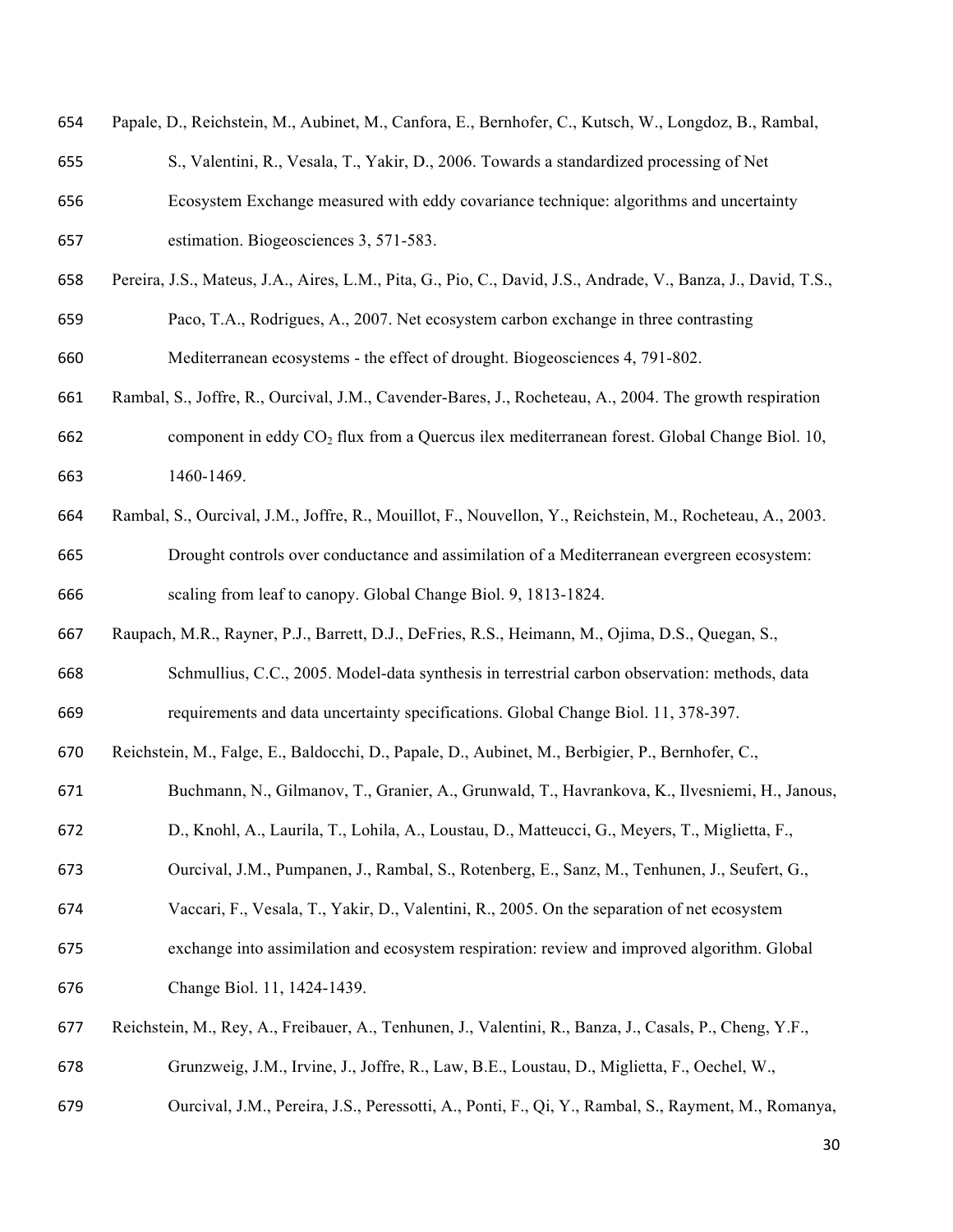| J., Rossi, F., Tedeschi, V., Tirone, G., Xu, M., Yakir, D., 2003. Modeling temporal and large-            |
|-----------------------------------------------------------------------------------------------------------|
| scale spatial variability of soil respiration from soil water availability, temperature and vegetation    |
| productivity indices. Global Biogeochem. Cycles 17.                                                       |
| Reichstein, M., Tenhunen, J.D., Roupsard, O., Ourcival, J.M., Rambal, S., Dore, S., Valentini, R., 2002a. |
| Ecosystem respiration in two Mediterranean evergreen Holm Oak forests: drought effects and                |
| decomposition dynamics. Funct. Ecol. 16, 27-39.                                                           |
| Reichstein, M., Tenhunen, J.D., Roupsard, O., Ourcival, J.M., Rambal, S., Miglietta, F., Peressotti, A.,  |
| Pecchiari, M., Tirone, G., Valentini, R., 2002b. Severe drought effects on ecosystem CO2 and              |
| H2O fluxes at three Mediterranean evergreen sites: revision of current hypotheses? Global                 |
| Change Biol. 8, 999-1017.                                                                                 |
| Richardson, A.D., Anderson, R.S., Arain, M.A., Barr, A.G., Bohrer, G., Chen, G.S., Chen, J.M., Ciais, P., |
| Davis, K.J., Desai, A.R., Dietze, M.C., Dragoni, D., Garrity, S.R., Gough, C.M., Grant, R.,               |
| Hollinger, D.Y., Margolis, H.A., McCaughey, H., Migliavacca, M., Monson, R.K., Munger, J.W.,              |
| Poulter, B., Raczka, B.M., Ricciuto, D.M., Sahoo, A.K., Schaefer, K., Tian, H.Q., Vargas, R.,             |
| Verbeeck, H., Xiao, J.F., Xue, Y.K., 2012. Terrestrial biosphere models need better                       |
| representation of vegetation phenology: results from the North American Carbon Program Site               |
| Synthesis. Global Change Biol. 18, 566-584.                                                               |
| Richardson, A.D., Black, T.A., Ciais, P., Delbart, N., Friedl, M.A., Gobron, N., Hollinger, D.Y., Kutsch, |
| W.L., Longdoz, B., Luyssaert, S., Migliavacca, M., Montagnani, L., Munger, J.W., Moors, E.,               |
| Piao, S.L., Rebmann, C., Reichstein, M., Saigusa, N., Tomelleri, E., Vargas, R., Varlagin, A.,            |
| 2010. Influence of spring and autumn phenological transitions on forest ecosystem productivity.           |
| Philosophical Transactions of the Royal Society B-Biological Sciences 365, 3227-3246.                     |
| Rosenberg, M.S., Adams, D.C., Gurevitch, J., 2000. MetaWin: statistical software for meta-analysis,       |
|                                                                                                           |

- version 2.0. Sinauer Associates, Sunderland, Massachusetts, USA.
- Ruimy, A., Dedieu, G., Saugier, B., 1996. TURC: A diagnostic model of continental gross primary
- productivity and net primary productivity. Global Biogeochem. Cycles 10, 269-285.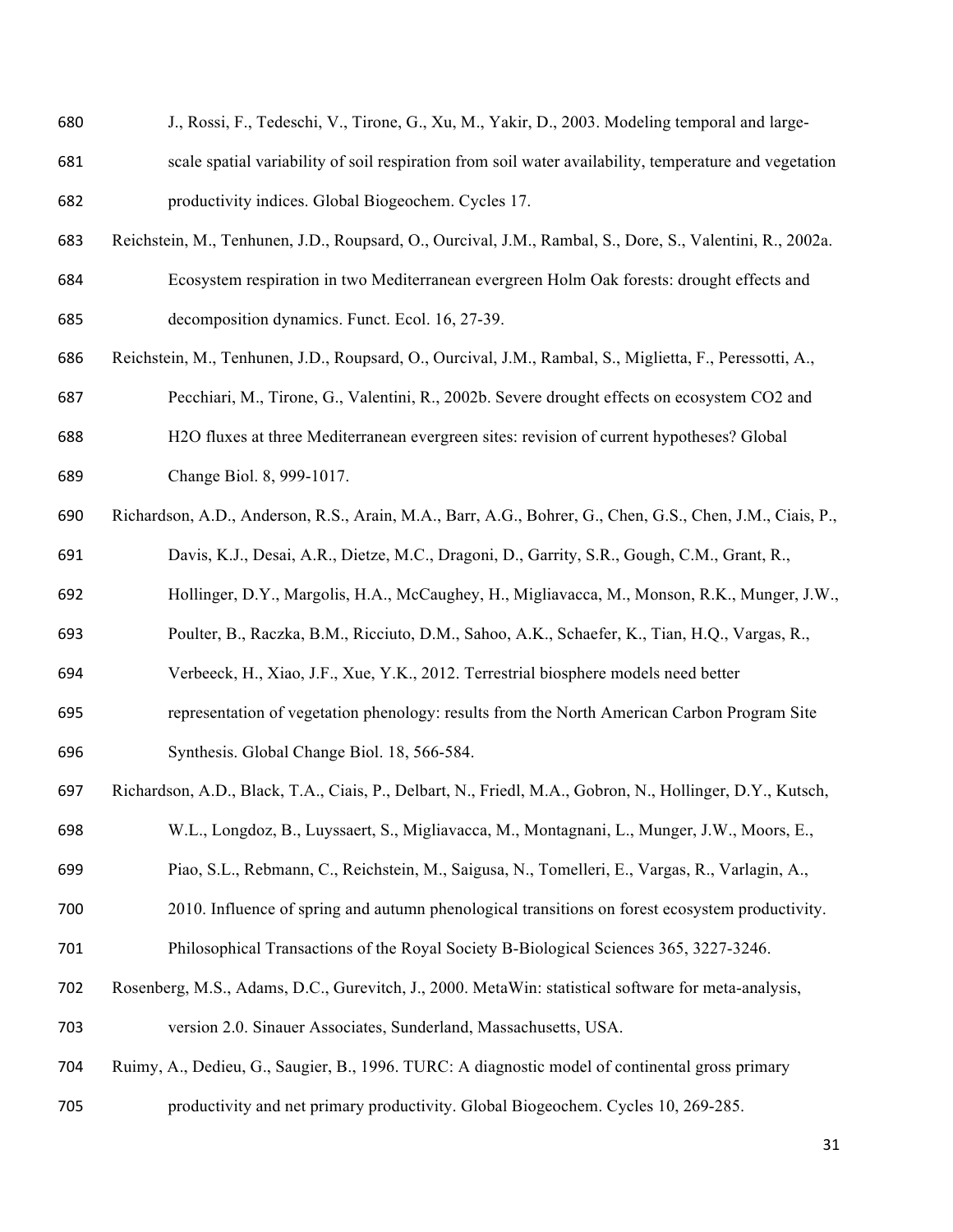| 706 | Running, S.W., Coughlan, J.C., 1988. A general model of forest ecosystem processes for regional           |
|-----|-----------------------------------------------------------------------------------------------------------|
| 707 | applications. 1. Hydrologic balance, can opy gas-exchange and primary production processes.               |
| 708 | Ecol. Model. 42, 125-154.                                                                                 |
| 709 | Ryu, Y., Sonnentag, O., Nilson, T., Vargas, R., Kobayashi, H., Rebecca, W., Baldocchi, D.D., 2010. How    |
| 710 | to quantify tree leaf area index in an open savanna ecosystem: A multi-instrument and multi-              |
| 711 | model approach. Agr Forest Meteorol 150, 63-76.                                                           |
| 712 | Saxton, K.E., Rawls, W.J., Romberger, J.S., Papendick, R.I., 1986. Estimating Generalized Soil-Water      |
| 713 | Characteristics from Texture. Soil Sci. Soc. Am. J. 50, 1031-1036.                                        |
| 714 | Schwalm, C.R., Williams, C.A., Schaefer, K., Arneth, A., Bonal, D., Buchmann, N., Chen, J., Law, B.E.,    |
| 715 | Lindroth, A., Luyssaert, S., Reichstein, M., Richardson, A.D., 2010. Assimilation exceeds                 |
| 716 | respiration sensitivity to drought: A FLUXNET synthesis. Global Change Biol. 16, 657-670.                 |
| 717 | Sonnentag, O., Chen, J.M., Roulet, N.T., Ju, W., Govind, A., 2008. Spatially explicit simulation of       |
| 718 | peatland hydrology and carbon dioxide exchange: Influence of mesoscale topography. Journal of             |
| 719 | Geophysical Research-Biogeosciences 113.                                                                  |
| 720 | Soylu, M.E., Istanbulluoglu, E., Lenters, J.D., Wang, T., 2011. Quantifying the impact of groundwater     |
| 721 | depth on evapotranspiration in a semi-arid grassland region. HESS 15, 787-806.                            |
| 722 | Taylor, K.E., 2001. Summarizing multiple aspects of model performance in a single diagram. J Geophys      |
| 723 | Res-Atmos 106, 7183-7192.                                                                                 |
| 724 | Tedeschi, V., Rey, A., Manca, G., Valentini, R., Jarvis, P.G., Borghetti, M., 2006. Soil respiration in a |
| 725 | Mediterranean oak forest at different developmental stages after coppicing. Global Change Biol.           |
| 726 | 12, 110-121.                                                                                              |
| 727 | Thomey, M.L., Collins, S.L., Vargas, R., Johnson, J.E., Brown, R.F., Natvig, D.O., Friggens, M.T., 2011.  |
| 728 | Effect of precipitation variability on net primary production and soil respiration in a Chihuahuan        |
| 729 | Desert grassland. Global Change Biol. 17, 1505-1515.                                                      |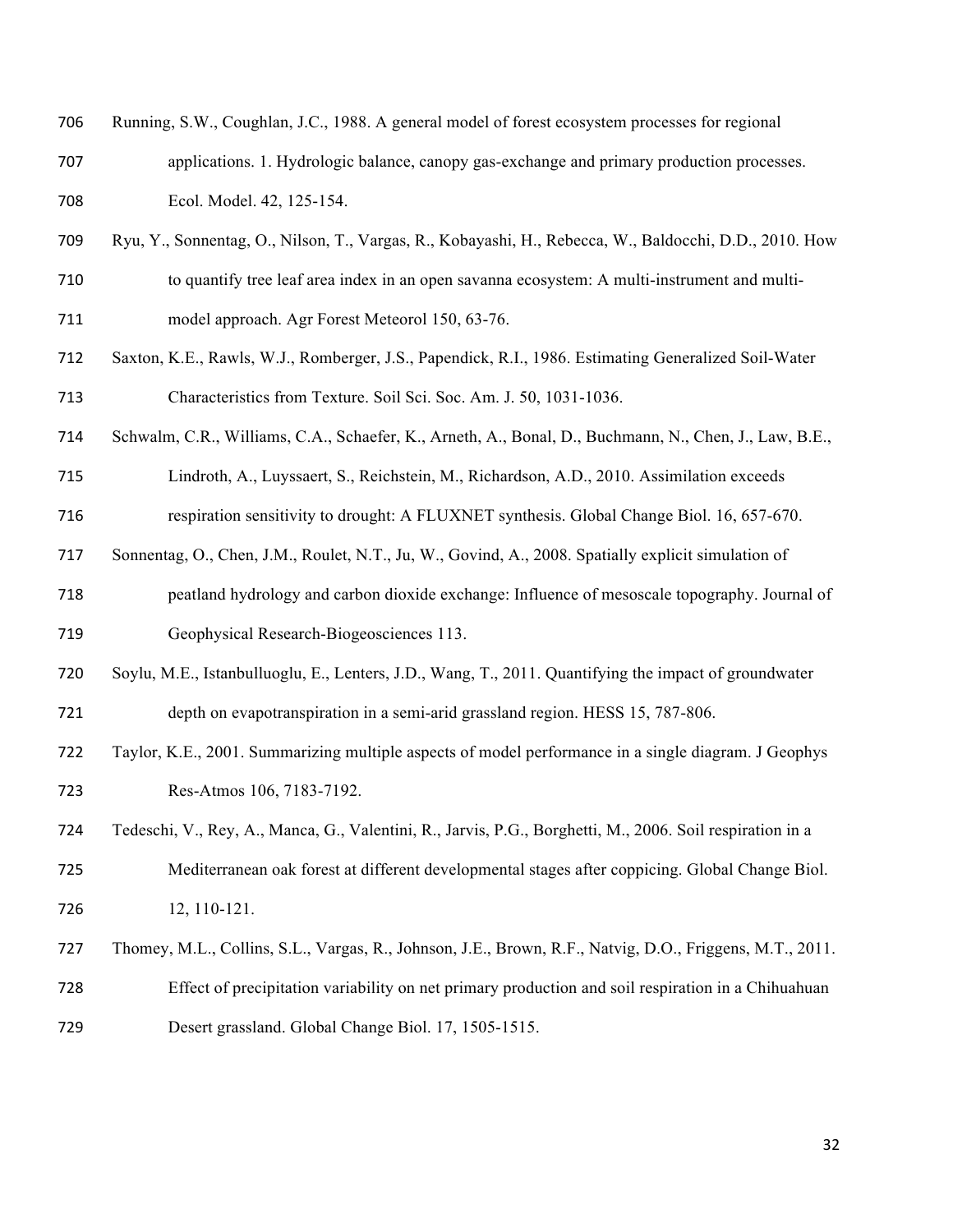| 730 | Thompson, S.E., Harman, C.J., Konings, A.G., Sivapalan, M., Neal, A., Troch, P.A., 2011. Comparative |
|-----|------------------------------------------------------------------------------------------------------|
| 731 | hydrology across AmeriFlux sites: The variable roles of climate, vegetation, and groundwater.        |
| 732 | Water Resour. Res. 47.                                                                               |

- Tirone, G., Dore, S., Matteucci, G., Greco, S., Valentini, R., 2003. Evergreen Mediterranean forests.
- carbon and water fluxes, balances, ecological and ecophysiological determinants. In: Valentini, R.
- (Ed.), Fluxes of Carbon, Water and Energy of European Forests. Springer-Verlag, Berlin, pp. 125-149.
- Torrence, C., Compo, G.P., 1998. A practical guide to wavelet analysis. Bulletin of the American 738 Meteorological Society 79, 61-78.
- Trumbore, S., 2000. Age of soil organic matter and soil respiration: Radiocarbon constraints on
- belowground C dynamics. Ecol. Appl. 10, 399-411.
- van der Molen, M.K., Dolman, A.J., Ciais, P., Eglin, T., Gobron, N., Law, B.E., Meir, P., Peters, W.,
- Phillips, O.L., Reichstein, M., Chen, T., Dekker, S.C., Doubková, M., Friedl, M.A., Jung, M., van
- den Hurk, B.J.J.M., de Jeu, R.A.M., Kruijt, B., Ohta, T., Rebel, K.T., Plummer, S., Seneviratne,
- S.I., Sitch, S., Teuling, A.J., van der Werf, G.R., Wang, G., 2011. Drought and ecosystem carbon
- cycling. Agr Forest Meteorol 151, 765-773.
- Vargas, R., Baldocchi, D.D., Allen, M.F., Bahn, M., Black, T.A., Collins, S.L., Yuste, J.C., Hirano, T.,
- Jassal, R.S., Pumpanen, J., Tang, J.W., 2010a. Looking deeper into the soil: biophysical controls and seasonal lags of soil CO2 production and efflux. Ecol. Appl. 20, 1569-1582.
- Vargas, R., Baldocchi, D.D., Bahn, M., Hanson, P.J., Hosman, K.P., Kulmala, L., Pumpanen, J., Yang,
- B., 2011. On the multi-temporal correlation between photosynthesis and soil CO2 efflux: reconciling lags and observations. New Phytol. 191, 1006-1017.
- Vargas, R., Detto, M., Baldocchi, D.D., Allen, M.F., 2010b. Multiscale analysis of temporal variability of soil CO2 production as influenced by weather and vegetation. Global Change Biol. 16, 1589-
- 1605.